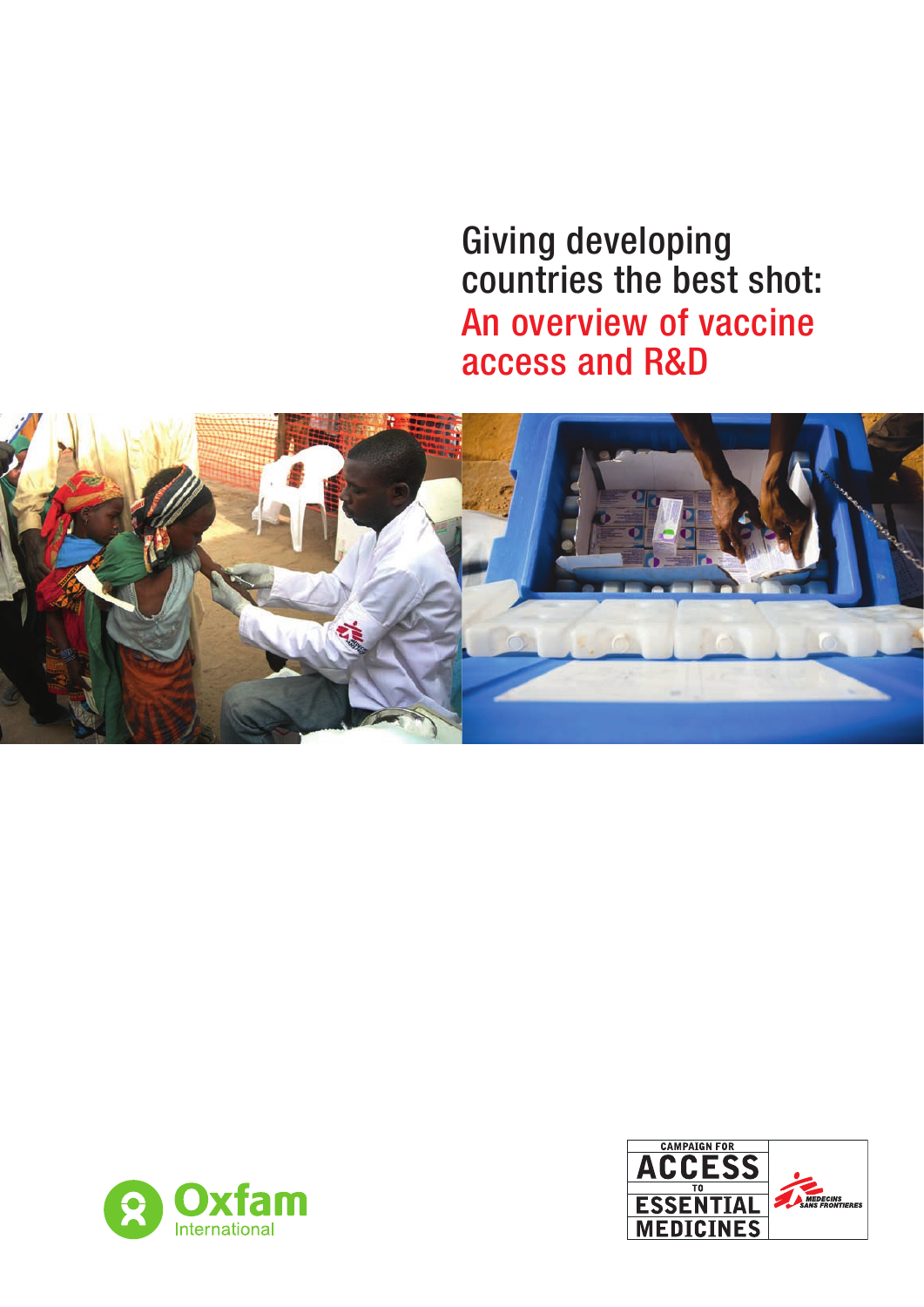Author: Paul Wilson

This paper draws on studies conducted by Andrew Jones for MSF and Paul Wilson for Oxfam

Cover photos: Nico Heijenberg/MSF, Oliver Asselin Back cover photos: Guillaume Ratel, Oliver Asselin

Cover design and layout: Daniel Jaquet

April 2010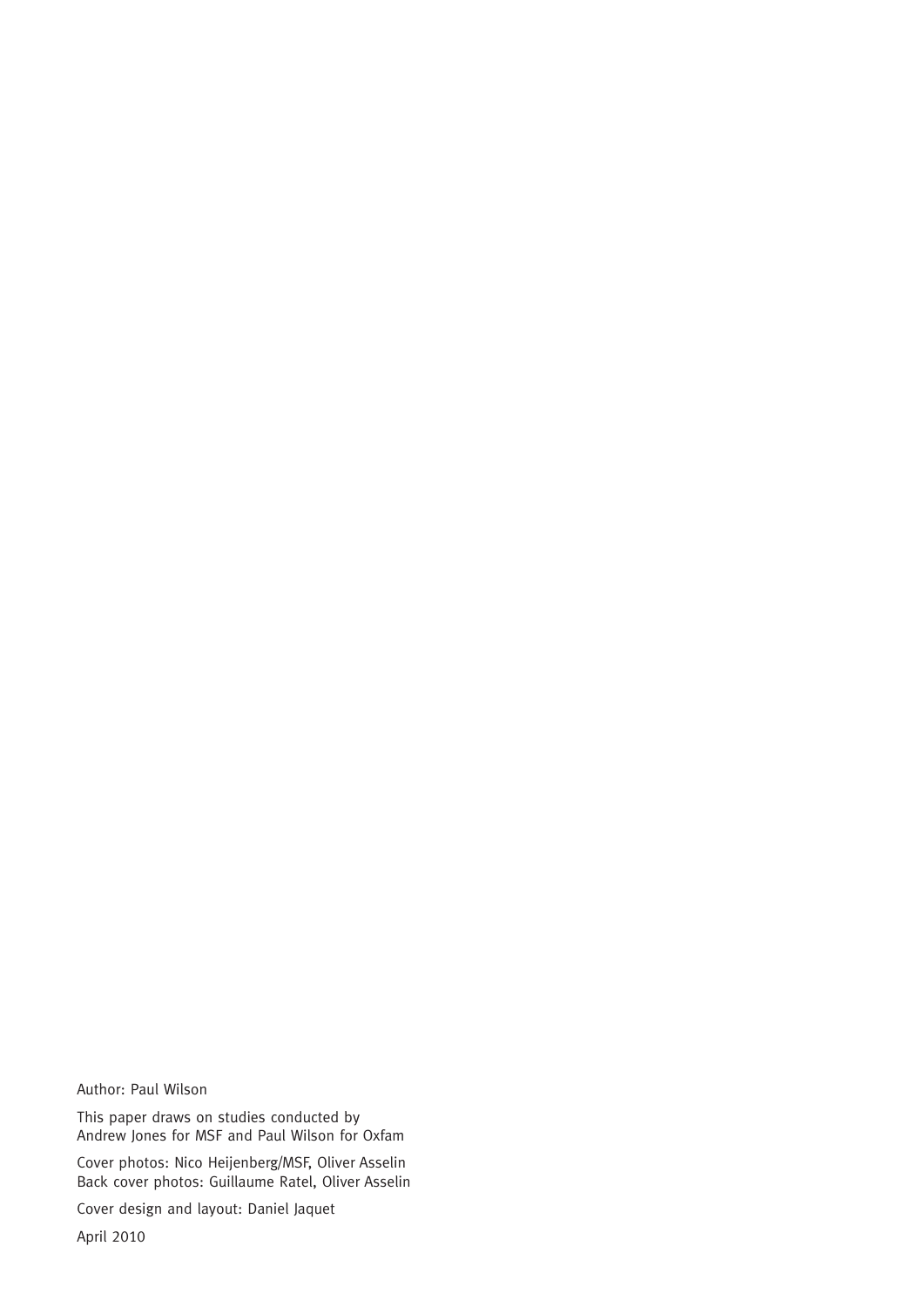# **Table of Contents**

| <b>Executive summary</b>                                 | 2  |
|----------------------------------------------------------|----|
| <b>Background</b>                                        | 5  |
| Overview of vaccines and immunisation                    |    |
| Vaccine markets                                          |    |
| Vaccine suppliers and business models                    |    |
| <b>Access to vaccines</b>                                | 7  |
| The current situation                                    |    |
| International financing for vaccine purchase<br>GAVI     |    |
| The situation of middle-income countries                 |    |
| The pneumococcal Advance Market Commitment               |    |
| Vaccine prices                                           |    |
| Tiered pricing of vaccines and the PAHO controversy      |    |
| Manufacturing costs                                      |    |
| Barriers to new entrants<br>Summary of access challenges |    |
|                                                          |    |
| Vaccine research and development                         | 15 |
| Overview of vaccine development                          |    |
| Regulatory approval of vaccines                          |    |
| R&D costs                                                |    |
| Alternative models for R&D                               |    |
| Push funding                                             |    |
| The Malaria Vaccine Initiative (MVI)                     |    |
| The Meningitis Vaccine Project (MVP)                     |    |
| Pull funding                                             |    |
| <b>Advance Market Commitments</b>                        |    |
| FDA Priority Review Vouchers                             |    |
| Prize funds                                              |    |
| Access to technology                                     |    |
| Summary of R&D challenges                                |    |
| <b>Conclusion and policy objectives</b>                  | 22 |
| <b>Abbreviations and Acronyms</b>                        | 24 |
| Glossary                                                 | 25 |
|                                                          |    |
| <b>References</b>                                        | 27 |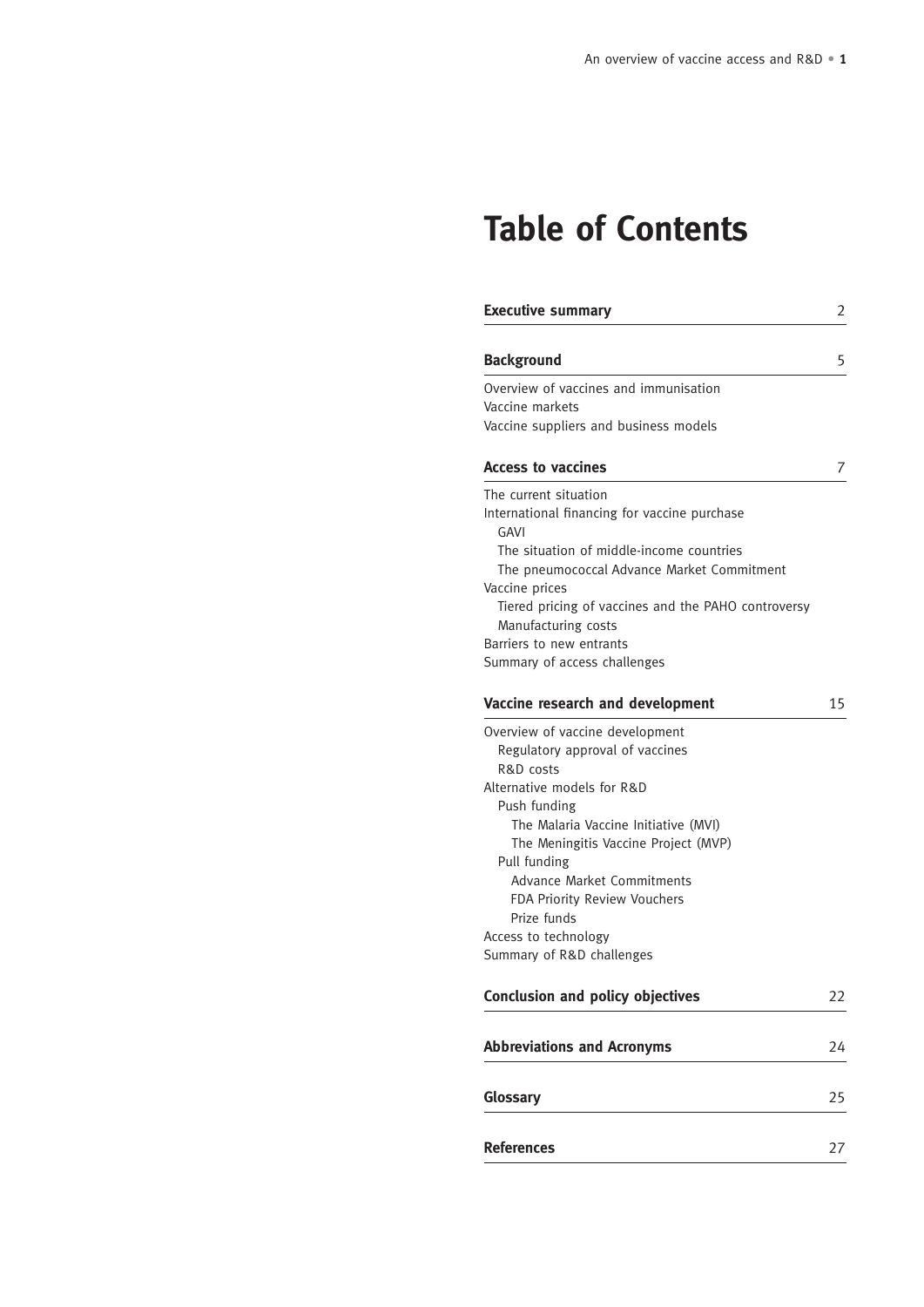# **Executive summary**

Vaccines have made possible some of the greatest public health successes of the past century. Immunisation helps avert an estimated 2.5 million child deaths each year, as well as millions more bouts of illness and disability.<sup>1</sup> Poor countries as well as rich have benefited, although developing countries almost always benefit only after long delays. Basic childhood immunisation is one of the few health interventions to which most of the world's poor have access, free of charge and through the public sector. In fact, immunisation is one of the most equitable health interventions, protecting girls and boys alike, and reaching the poor within countries at higher rates relative to the wealthy than other services.<sup>2</sup>

Despite their impact, vaccines have generally received less attention than drugs. But the vaccine landscape is shifting, and new opportunities, challenges, and debates have pushed vaccines to the centre of global health discussions. The issues are complex and the experience gained in the struggle for access to HIV medications is an imperfect guide. The basic principles—equitable access and research and development (R&D) based on needs—are the same, but vaccines differ from drugs in important ways.

There are multiple factors that make delivering vaccines to children in developing countries difficult. These include – among others – high prices of newer vaccines, the lack of R&D for better-adapted and needed vaccines, as well as weak health systems with corresponding health worker shortages. This paper will focus on the first two points, outlining some of the major issues and exploring possible solutions.

Two fundamental challenges surround vaccine access and R&D: First, the newest vaccines are often prohibitively expensive, in part because of a lack of adequate competition in the market, hindering their use in developing countries. Second, because there is little incentive for pharmaceutical companies to conduct R&D for diseases that affect populations with limited purchasing power, some diseases continue to be unaddressed by vaccines altogether, while many vaccines are not well-adapted for people in developing countries.

## **Challenges in expanding access to newer vaccines**

Basic immunisation coverage has improved substantially in recent decades. According to WHO/UNICEF estimates, coverage of the third dose of the DTP (diphtheriatetanus-pertussis) combination vaccine, a standard measure of immunisation coverage, reached about 80% in 2007 – a remarkable increase from only 20% in 1980. 3 Nonetheless, 26 million children – roughly one in five born each year – remained unimmunised globally.<sup>4</sup> Wider use of available vaccines could help avert a further two million deaths annually in children under five years.<sup>5</sup>

The Global Alliance for Vaccines and Immunization (GAVI) was founded in 2000 to expand the scope and accelerate the delivery of newer vaccines to children in the poorest countries. Initially, GAVI focused on adding two newer vaccines to the basic package: Hib (Haemophilus influenzae type b) and hepatitis  $B$ vaccines that were already in routine use in wealthy countries by the early to mid 1990s.<sup>6</sup> By the end of 2008, global coverage of the Hib vaccine was 28%, while Hep B was 69%.7 While this demonstrates important progress, it also illustrates the lag in vaccine delivery between developed and developing countries.

GAVI is currently focusing on adding two newer vaccines that have been introduced in wealthy countries over the last several years: vaccines to prevent the severe diarrhea caused by rotavirus and vaccines to prevent pneumococcal disease, which together account for 1.3 million child deaths per year.<sup>8</sup> It is also looking to provide a new meningitis vaccine, the human papillomavirus (HPV) vaccine that helps prevent cervical cancer, and several others. The goal is to shorten dramatically the delivery time lag between rich and poor countries.

Yet since these newer vaccines remain relatively expensive, and since GAVI is facing serious funding shortfalls, ambitious introduction plans may be jeopardized. GAVI's ability to provide broad access to newer vaccines will depend on bringing prices down dramatically, as well as on filling the multi-billion dollar funding gap. Of the U.S.\$7 billion it will need for the five-year period until 2015, GAVI has secured only 40%, leaving a \$4.3 billion funding shortfall.<sup>9</sup>

Although an increasing number of developing country 'emerging' producers (from whom 53% of vaccines funded by GAVI are purchased) $10$  have entered the global vaccine market, the new and most expensive vaccines continue to be produced by a handful of multinational pharmaceutical companies whose oligopoly status allows them to charge high prices.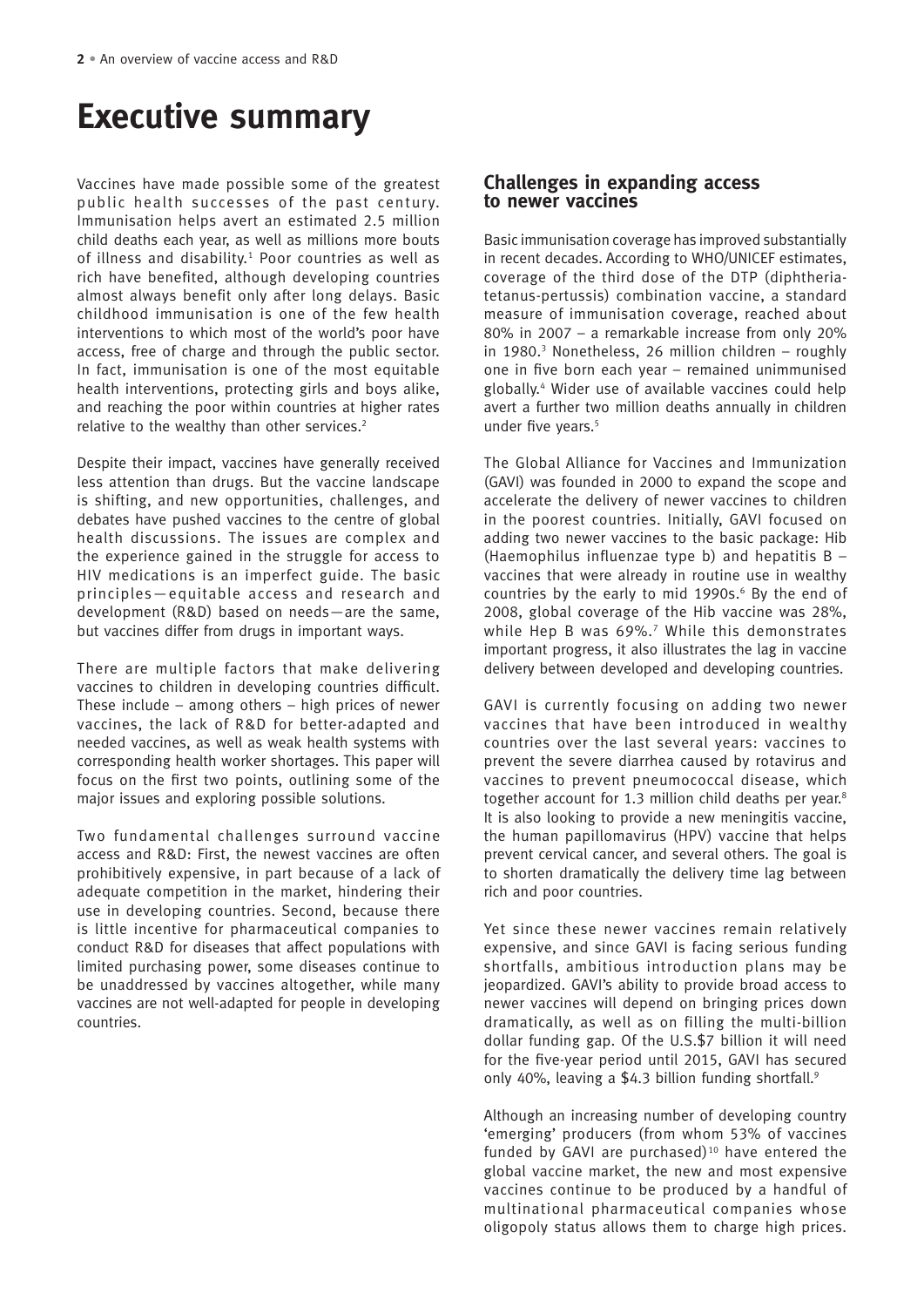There has been considerable consolidation in the vaccine industry, with global vaccine revenue largely in the hands of just five companies: GSK, Merck, Novartis, Sanofi-Pasteur and Wyeth/Pfizer. The limited number of innovative firms – along with patent protection and the large economies of scale for vaccines – result in markets for new kinds of vaccines typically being controlled by one or two companies for long periods of time.

These companies do employ 'tiered pricing', and have agreed to provide the new vaccines to GAVI at significant discounts for use in the poorest countries. However, these tiered prices are almost certainly higher than those that could be achieved through competition. And the problem for middle-income countries is even more acute, as they do not qualify for GAVI-negotiated prices. Although middle-income prices are lower than those charged in wealthy markets, they often exceed substantially the prices offered to other developing countries. Middle-income countries are thus faced with the difficult decision of introducing these new vaccines at the expense of other national health priorities, limiting introduction to only the highest-risk groups, or not introducing them at all.

The key to bringing prices down significantly  $-$  and thereby enabling wider coverage of newer vaccines – will be the competition generated by emerging suppliers entering the market. However, emerging suppliers face multiple barriers to swifter market entry: the increasing complexity of newer vaccines; increased regulatory stringency; lack of technological capacity; and intellectual property barriers. Unlike with medicines, though, building capacity among emerging vaccine suppliers requires intensive technology, or know-how, transfer, as it is not possible to simply reverse-engineer a vaccine. There is, in essence, no such thing as a 'generic vaccine', as it is impossible to certify that vaccines produced by different manufacturers are identical. Therefore, as with biologic drugs, vaccines cannot be licensed based on 'bioequivalence' to already-licensed products.

One way to address the know-how challenge is with the 'hub' model, whereby a public or non-profit institution provides a training platform for emerging suppliers, as opposed to relying on bilateral technology transfer relationships between individual producers.

Weak national regulatory authorities in emerging suppliers' countries also constitute a barrier to their market entry, as approval by a domestic regulatory body is a prerequisite to applying for quality assurance by the World Health Organization (prequalification). WHO prequalification, in turn, is required for vaccines to be procured by GAVI/UNICEF.

### **Challenges in vaccine research and development**

As with drugs, vaccine R&D is dominated by the paradigm of multinational pharmaceutical/vaccine companies charging high prices for products tailored to wealthy markets. Companies argue that high prices are needed to recoup R&D costs. This model distorts R&D priorities such that companies are not necessarily developing products to tackle the greatest global medical needs and are not producing products that are adapted to the particular needs of developing countries. In addition, companies are not necessarily producing products in a manner that ensures the lowest cost, focusing instead primarily on bringing vaccines to market as quickly as possible, as even a few months of advance over competitors can bring big commercial gains.

Most of the basic research upon which vaccine development depends continues to be carried out by universities and public laboratories, with multinationals assuming the later stages of vaccine development and marketing. With their large revenues, experience and expertise, companies have been able to bring new vaccines through the expensive and time-consuming development process. However, the public sector has historically played an important role in vaccine R&D in the U.S. and Europe. For example, the U.S. Army led the development of several vaccines after World War II. Re-engaging the public sector in vaccine R&D could help close the R&D gap.

Because the pharmaceutical industry for the most part does not conduct R&D targeted to developing country health needs, alternative mechanisms to stimulate needs-based R&D must be employed. There are several models that aim to either 'push' R&D via upfront funding (e.g. product development partnerships – PDPs), or to 'pull' R&D via incentives that entice industry to invest in developing needed products (such as advance market commitments, prize funds and GAVI itself).

An example of a successful 'push' mechanism is the Meningitis Vaccine Project, a PDP established in 2001 by PATH and WHO that has developed a needed vaccine to address a specific strain common in Africa's 'meningitis belt.' Technology was licensed through the U.S. National Institutes of Health to the Serum Institute of India, which agreed to provide the vaccine at an affordable price in exchange for transfer of know-how support for clinical trials in Africa and India, and the prospect of a GAVI-supported market. The total project cost amounted to just \$60 million, excluding plant costs, and the vaccine is expected to be available for use in Africa toward the end of 2010. While this project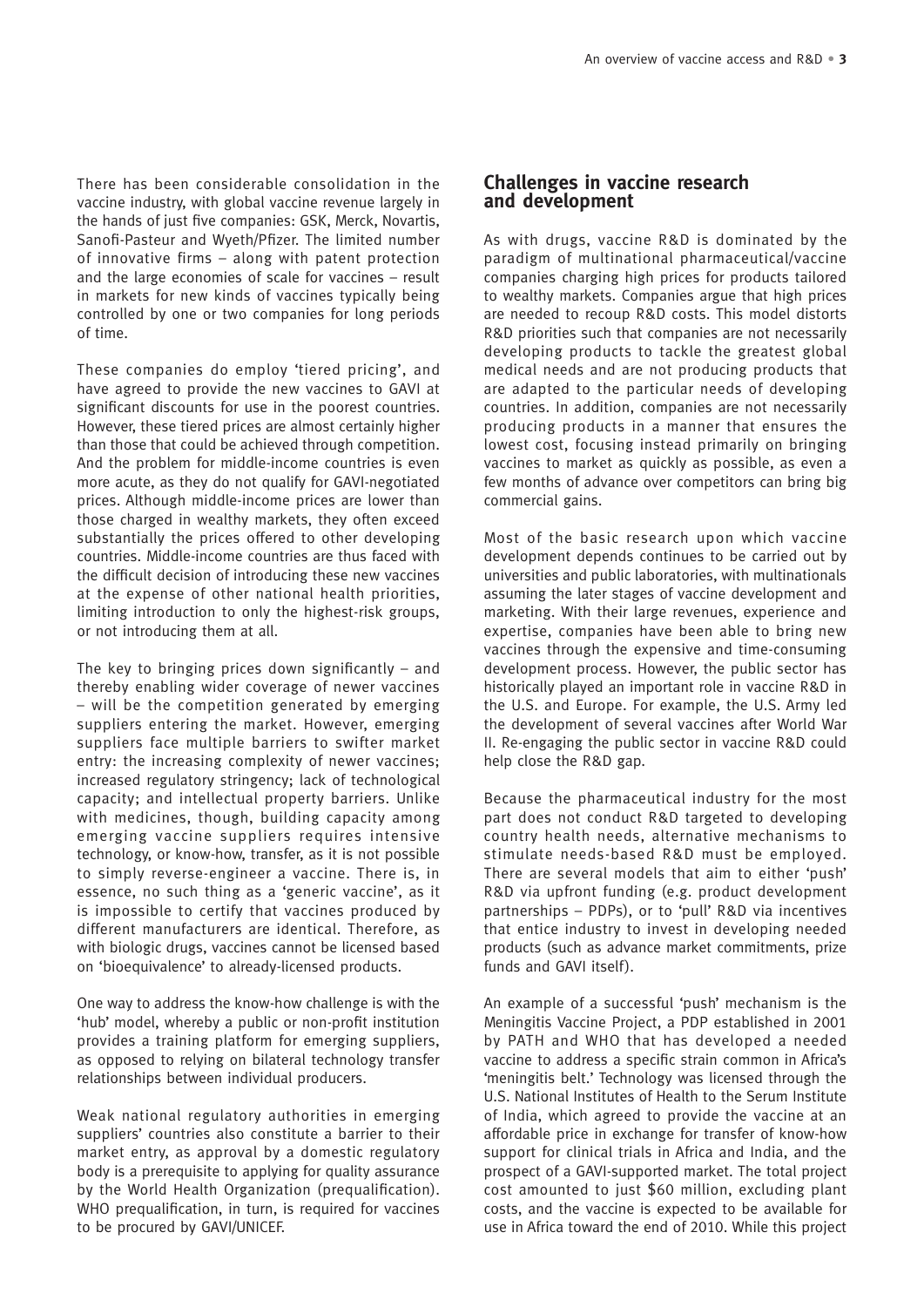represents a success story, and shows how emerging suppliers can play an increasing role in vaccine R&D, the model will mainly be useful for adaptations of existing vaccines with known technologies, rather than for the development of entirely new and more complex vaccines, such as those for TB, malaria and AIDS.

An example of a successful 'pull' mechanism is GAVI itself, which through its long-term purchase commitments sends a signal to industry that developing countries are a viable and long-term market. However, GAVI's pull has not been strong enough to stimulate the development of new and sophisticated vaccines.

The advance market commitment (AMC) model is a pull mechanism that ideally promotes needed vaccine R&D by guaranteeing a subsidized market for the resulting product if it meets certain specifications and is purchased by countries/donors. But the AMC launched by donors in 2009 to accelerate delivery of pneumococcal vaccines was aimed at two vaccines that were already in final stages of development and close to gaining marketing approval, thus rendering it more a procurement mechanism than an R&D incentive. It is possible that these vaccines could have been purchased as – or more – cheaply through conventional UNICEF tender procedures than with an AMC. Whether or not the pneumococcal AMC accomplishes its goals, the question will remain whether this is an appropriate mechanism to stimulate the development of new vaccines, as originally hoped. While well-designed AMCs could play a role in mid-stage development or for less complex vaccines – as a complement to public sector research funding, PDPs, and other push mechanisms – they are unlikely to be a practical way to drive R&D for challenging early-stage vaccines that face substantial scientific obstacles.

Prize funds are another innovative pull mechanism to stimulate health-needs-driven R&D while securing access to a product at an affordable price upfront. The prize awarded to a successful product developer would be linked to the product's public health impact, and producers may be asked to agree in advance to sell the product at an affordable price. Several prize fund proposals are on the table, but none has yet been established for vaccine development.

Because several new vaccines with vital implications for developing countries have come to market recently, every effort must be undertaken to ensure that children in these countries gain access to them. This will depend both on raising additional funds and bringing prices for newer vaccines down by accelerating the entry of emerging suppliers into these markets. Technology and know-how transfer will be crucial, and will also help emerging suppliers to assume a larger role in vaccine R&D. And innovative models to stimulate R&D will be critical to meeting still-unaddressed vaccine needs.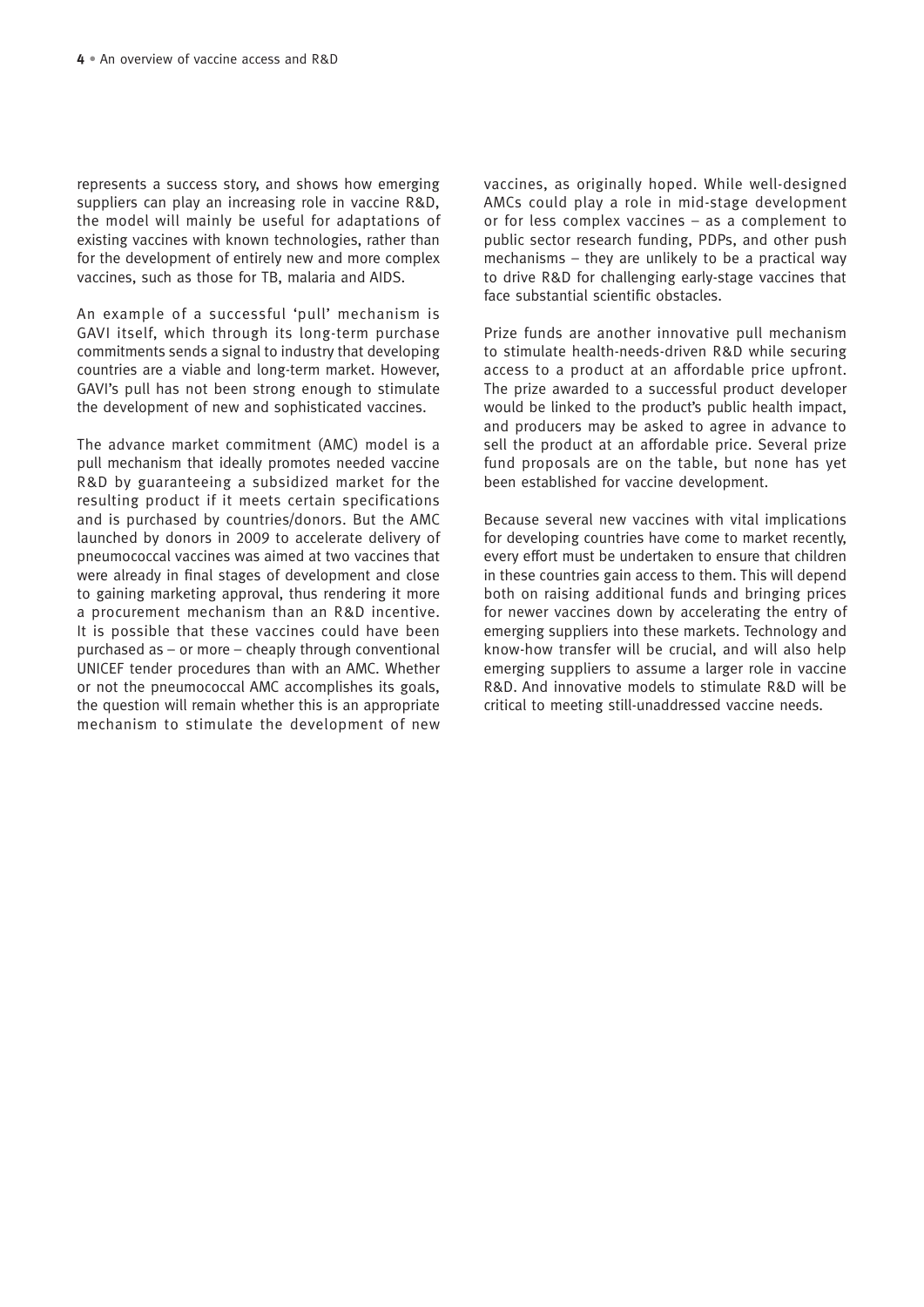## **Background**

## **Overview of vaccines and immunisation**

In all countries, the basic package of vaccines comprises at least the six vaccines that were included in the original WHO Expanded Programme on Immunization (EPI): BCG (against tuberculosis), polio, measles, diphtheria, tetanus, and pertussis (the last three make up the DTP combination). With the help of funding from the Global Alliance for Vaccines and Immunization (GAVI), most countries also provide or are about to introduce vaccines against Hepatitis B (Hep B) and Haemophilus influenza type b (Hib). Vaccines against rubella, mumps, and yellow fever are also widely used in developing countries.

Three new vaccines important to developing countries have been developed in the last decade: the pneumococcal conjugate, rotavirus, and HPV vaccines. Pneumococcal disease causes over 800,000 under-five deaths in developing countries and between one and four million episodes of pneumococcal pneumonia in Africa alone.<sup>11</sup> Rotavirus causes over 500,000 deaths every year.12 Thus, the new pneumo and rotavaccines could have a major impact on child mortality. Human papillomavirus (HPV) is the cause of cervical cancer, which kills more than 260,000 women each year, more than 90% of them in developing countries. The new HPV vaccines could theoretically prevent about 70% of these deaths. These vaccines command large markets in the developed world, but they are far more expensive than older vaccines and are not yet widely available in low- and middle-income countries. Much of the policy debate over vaccines in the last few years has focused on how to make these important vaccines available to poor countries.

Furthermore, several important new vaccines are in development, including the first vaccines against malaria and dengue fever as well as improved or cheaper versions of vaccines against meningococcal disease, Japanese encephalitis, cholera, typhoid and tuberculosis. Vaccines against other infectious diseases and even against some non-communicable diseases, including cancer, are being pursued. HIV vaccines would have an enormous impact, but are many years away.

Finally, the 2009 influenza scare – and the controversy over allocation of a limited supply of vaccines – brought about a belated recognition that developing countries are at least as vulnerable to pandemic flu and other unpredictable global epidemics and need fair access to protective vaccines.

### **Vaccine markets**

Vaccines make up a small (about 3%) but rapidly growing segment of the global pharmaceutical market. Total sales are expected to grow from about \$20.5 billion in 2008<sup>13</sup> to \$34 billion by 2012<sup>14</sup>. Sales in lowand middle-income countries were estimated at about \$1.6 billion in 2008<sup>15</sup>, or less than 10% of the total. UNICEF, which buys most vaccines for low-income countries and many for middle-income countries, procures 40% of global vaccine doses, which, however, account for only 5% of global market value.16 But lowand middle-income country markets are expected to contribute substantially to future growth.

This is a remarkable turnaround for an industry that was widely perceived to be in decline just a few years ago.<sup>17</sup> Reports of firms abandoning vaccines<sup>18</sup> have been replaced with giddy celebrations of blockbuster sales. Much of the new enthusiasm of industry and investors for vaccines derives from the unprecedented commercial success of two products, Wyeth's pneumococcal vaccine Prevnar and Merck's HPV vaccine Gardasil, each of which brought in more than \$2.8 billion in sales in 2008. These huge revenues were made possible by very high prices (over \$300 for a three-dose course of Gardasil), which have shattered the notion of vaccines as low-margin commodities.<sup>19</sup>

## **Vaccine suppliers and business models**

Vaccine manufacturers are conventionally divided into two groups: the established multinational firms based in the U.S. and Europe, and the "emerging suppliers" based in developing countries. Mergers and the departure of many firms from the vaccine business in recent decades have left the first segment of the vaccine industry extraordinarily concentrated:20 the five top multinational firms (GSK, Merck, Sanofi-Pasteur, Wyeth - now part of Pfizer -, and Novartis) accounted for about 85% of global sales in 2008. <sup>21</sup> Their share of the market is much lower in volume terms, however, as the emerging suppliers produce large volumes of cheaper vaccines.

Traditionally, multinational vaccine companies, building on publicly funded basic research, have been responsible for most vaccine innovation, drawing on their greater revenues, experience, and expertise to bring new vaccines through the expensive and timeconsuming development process. Their business model depends on charging high prices for new vaccines in order to recover R&D costs and return large profits to their investors. Bringing vaccines to market as quickly as possible is typically more important to them than achieving the greatest efficiencies in production.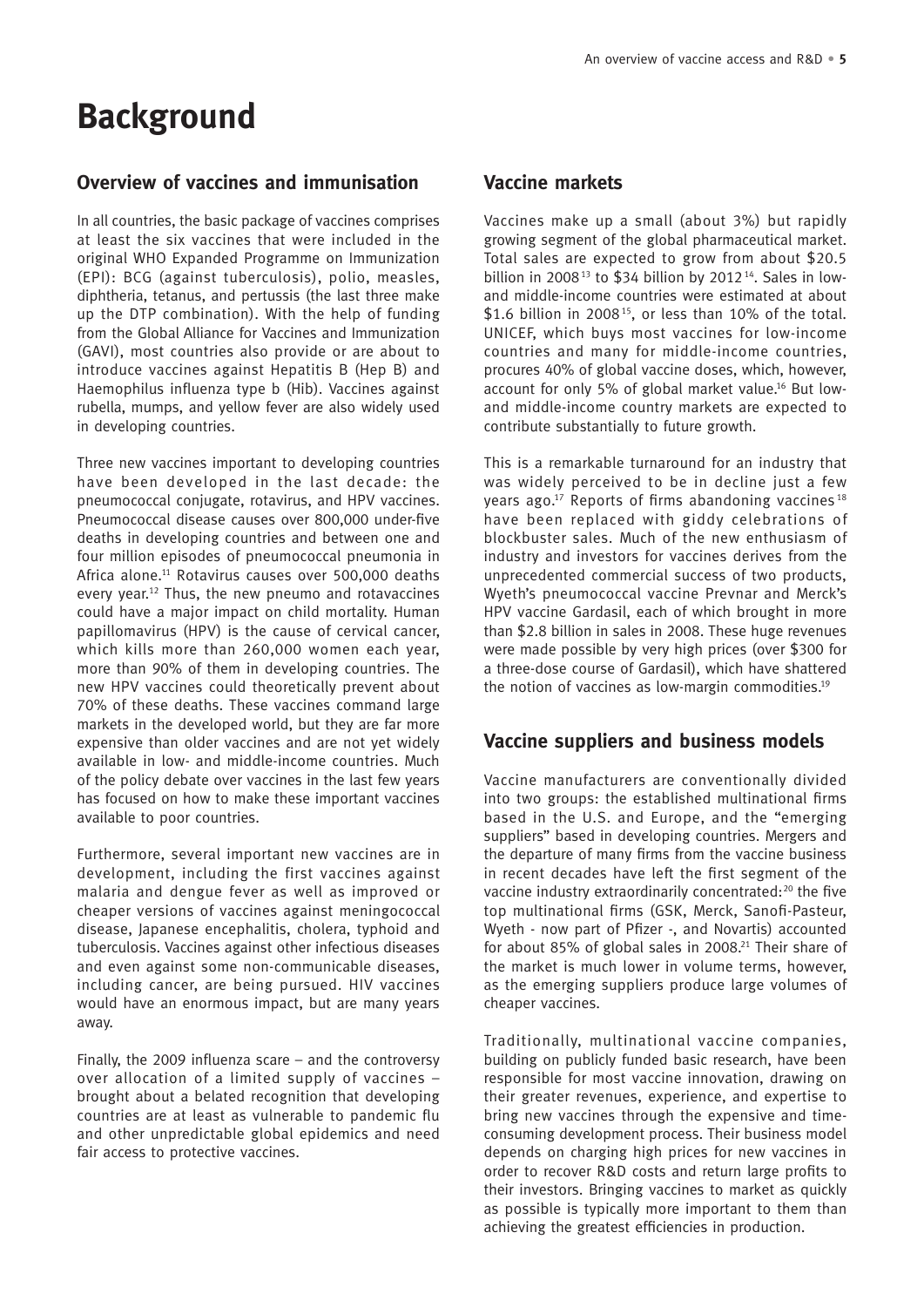The multinational firms are primarily focused on highprice, relatively low-volume rich-world markets, which provide the great bulk of their revenues. But there are important differences among the firms. GSK and Sanofi have long experience in developing-country markets, public and private, and both sell in large volumes to UNICEF, together accounting for 52% of UNICEF's purchases in 2006. These manufacturers derive real if modest profits from sales in developing countries, which thus constitute an integral part of their business models. In contrast, Merck <sup>22</sup> and Wyeth have only entered these markets recently and in many ways are still refining their approach. At least initially, they appeared to be motivated more by a sense of corporate responsibility (or by the fear of adverse publicity) than by a belief that low-income markets offer meaningful commercial opportunities. Both firms have explored donation strategies, but donation is not a sustainable business model and programmes are vulnerable to management turnover and changes in corporate strategy.

The emerging suppliers are a more diverse group that includes both traditional state-owned firms devoted to supplying national programmes with basic vaccines and privately owned manufacturers. Several of the private firms, particularly in India, have expanded rapidly and now supply a significant proportion of basic vaccines purchased by UNICEF. A few of the public manufacturers in developing countries have also begun to export their products and consider sales to other developing countries and public sector buyers such as PAHO and UNICEF. Among the more important and forward-looking public sector firms are Brazil's BioManguinhos and Butantan, China's Chengdu, and Indonesia's Biofarma; private firms with WHO-prequalified vaccines include India's Serum Institute, Panacea, Shanta, and Biological E. Both public and private sector emerging manufacturers are represented by the Developing Countries Vaccine Manufacturers' Network.<sup>23</sup>

The emerging suppliers have traditionally sold older, less complex vaccines in high-volume, low-margin markets (emerging suppliers provide 86% of traditional vaccines globally<sup>24</sup>). To thrive in these markets, they have focused on exploiting cost advantages rather than innovation. This is changing, however, and the more ambitious firms are increasing their investment in R&D and looking to develop more complex vaccines and, eventually, to enter high-income markets. Emerging manufacturers already produce Hepatitis Band Hib-containing vaccines, included the pentavalent vaccines, and several firms are developing rotavirus, pneumococcal conjugate, and Japanese encephalitis vaccines, among others. Serum Institute's new Meningitis A conjugate vaccine has just been licensed (see below).

However, the emerging manufacturers are still well behind the multinational firms in technology, know-how, and regulatory expertise. Many are quite proficient at scaling up manufacturing processes for mass production but are still quite weak in earlier stages of R&D.

Building the innovative capacity of emerging suppliers will make markets more competitive and lessen, but not eliminate, dependence on the multinationals for new vaccines. For vaccines with both high-income and developing-country markets, tiered pricing is one way to facilitate access in low- and middle-income countries until competition can reduce prices for all, and generate vaccine versions tailored to developingcountry needs. Yet many developing countries that do not qualify for the lowest price are dissatisfied with the current tiered pricing schemes and have resisted implementation of tiered prices for new vaccines. For vaccines with little prospect of rich-world sales, push funding, or perhaps large prizes, which de-link the price of a product from the cost of R&D, may be the best way to cover R&D costs while keeping prices low. These issues are discussed in more detail in the following sections.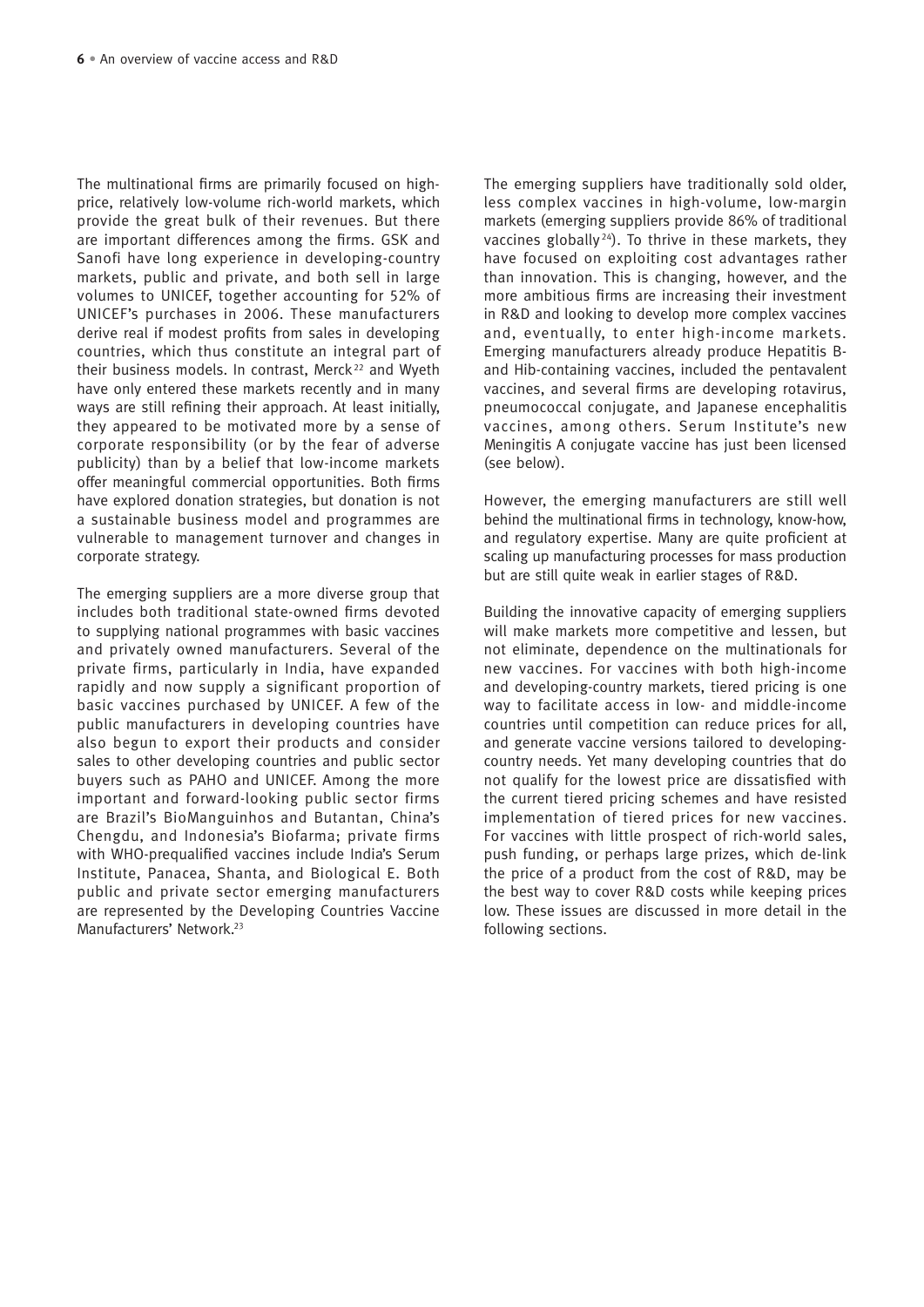## **Access to vaccines**

A majority of the world's children now receive a set of basic childhood vaccines, but millions more remain unimmunised and several important newer vaccines have yet to reach children in most developing countries. The major barriers to access are high vaccine prices, inadequate financing for immunisation, and weakness of national immunisation systems. This paper will not address health system issues but will focus on price and financing. Since increasing the number of suppliers is a powerful way to reduce vaccine prices, this section will also discuss barriers to entry of new manufacturers.

## **The current situation**

The struggle to bring vaccines to the world's poor has shifted dramatically in recent years. Several developments have brought real improvements for children in the poorest countries.

First, basic immunisation coverage has improved substantially, bringing, at the least, the six EPI vaccines to about 80% of the world's children, according to WHO/UNICEF estimates. These vaccines are very cheap, so weak health systems constitute the primary obstacle to expansion and maintenance of coverage.

Second, the creation of GAVI in 2000 has provided new resources for the purchase of more expensive vaccines on behalf of low-income and some lowermiddle-income countries. (Eligible countries were defined at GAVI's inception as those with a GNI per capita below \$1,000; in 2011, the threshold will be increased to  $$1,500$  GNI per capita).<sup>25</sup> These funds have enabled most eligible countries to introduce Hep B and Hib vaccines, and should soon allow the introduction of rotavirus and pneumococcal conjugate vaccines as well, if GAVI's current financial challenges can be overcome.

Third, the major multinational vaccine firms have accepted in general the principle of providing their products to the poorest countries at discounted prices through UNICEF. At the same time, emerging suppliers have entered the UNICEF/GAVI market for all but the newest vaccines, increasing competition and contributing to significant price reductions for some vaccines, especially Hep B. Prices for other vaccines, notably the pentavalent combination vaccines (GAVI funds the pentavalent vaccine combining DTP, Hib and Hep B vaccines into one), have not yet fallen as rapidly as anticipated.

These developments have improved access to vaccines in GAVI-eligible countries. But GAVI's own finances are now under severe strain. The organisation will be challenged to honor existing commitments and is unlikely to finance the large-scale purchase of additional vaccines for some time. The Bill and Melinda Gates Foundation in January 2010 announced that it will commit \$10 billion to research, development and delivery of vaccines over the next decade.<sup>26</sup> To date, however, it remains unclear if any of these funds will be allocated specifically to GAVI.

Moreover, the situation in middle-income countries, which receive very little donor support for immunisation, is increasingly contentious. The pharmaceutical industry sees these countries, especially the rapidly growing "emerging economies" such as Brazil, China, and India, as potentially lucrative markets, and is not willing to provide new vaccines to these countries at the same low prices it offers to UNICEF/GAVI. There is growing concern that these countries, in particular those with incomes only slightly above the GAVI threshold, may not be able to afford new vaccines or may be forced to divert funds from other health programmes to do so. As a result, middle-income countries, especially those that procure vaccines through PAHO, have become the new battleground over vaccine prices.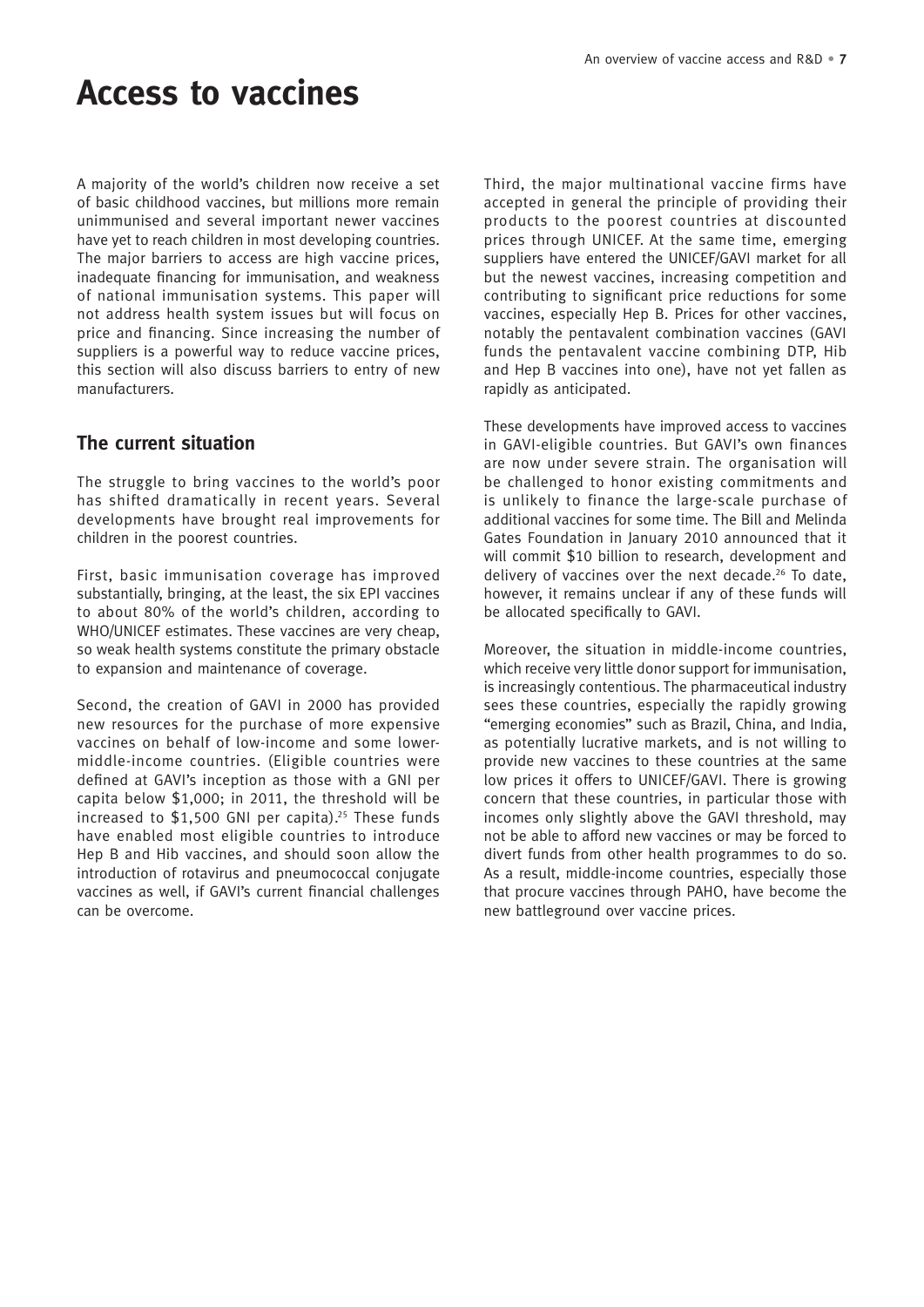### **International financing for vaccine purchase**

#### **GAVI**

Even the poorest countries are generally able to purchase the six basic EPI vaccines from their own health budgets, but many would not be able to afford the newer vaccines without external assistance. GAVI was created in 2000 to accelerate the adoption of new and underused vaccines in poor countries; it spent about \$600 million in 2008, mostly to purchase vaccines through UNICEF for 72 eligible low- and lower-middle-income countries. GAVI has helped most of these countries introduce Hep B and Hib vaccines, and it is poised to finance the introduction of rotavirus and pneumococcal vaccines.

There is no doubt that GAVI has done a great deal to facilitate access to vaccines among the poorest countries. But it is currently facing a serious financial crisis: spending on pentavalent, rotavirus, and pneumococcal vaccines is expected to push total expenditures to \$1.6 billion in 2013 while expected resources fall from a peak of \$1.0 billion or so in 2010 (see Figure 1). (The expected fall in resources comes in large part from a big decline in income from the International Finance Facility for Immunisation after 2010. The IFFIm was designed to "frontload" resources for immunisation by issuing bonds in capital markets that are to be subsequently paid off through donor pledges of future support). Unless donor pledges increase dramatically or a new source of funding is found, GAVI will have to make difficult choices in the next few years. It may have to delay support for some vaccines, prioritise approved applications from eligible countries, or dramatically increase the share of vaccine costs borne by countries ("co-financing" rates).

In this more difficult fiscal environment, GAVI's goal of introducing new vaccines as soon as possible in developing countries will depend on accelerating a decline in prices, both by facilitating the entry of new suppliers and by placing greater emphasis on price in procurement. In vaccine procurement, however, price must be balanced against security of supply and the need to keep the GAVI/UNICEF market attractive to a range of firms.

#### **The situation of middle-income countries**

Even if GAVI can sustain its current model, it will not be able to expand its support to the bulk of middleincome countries for the foreseeable future. When the GAVI Board's recent decision on eligibility policy takes effect in 2011, eligibility will be limited to countries with per capita GNI below \$1,500 (taking inflation into consideration, this is roughly equivalent to \$1,000 in 2000).28 This change will reduce the number of eligible countries from the current 72 to about 58, although existing support for the graduating countries will continue at least through 2015. The Board also increased the minimum level of immunisation coverage that countries must achieve before they can introduce new vaccines with GAVI support; this provision will affect several large countries, including India.<sup>29</sup>



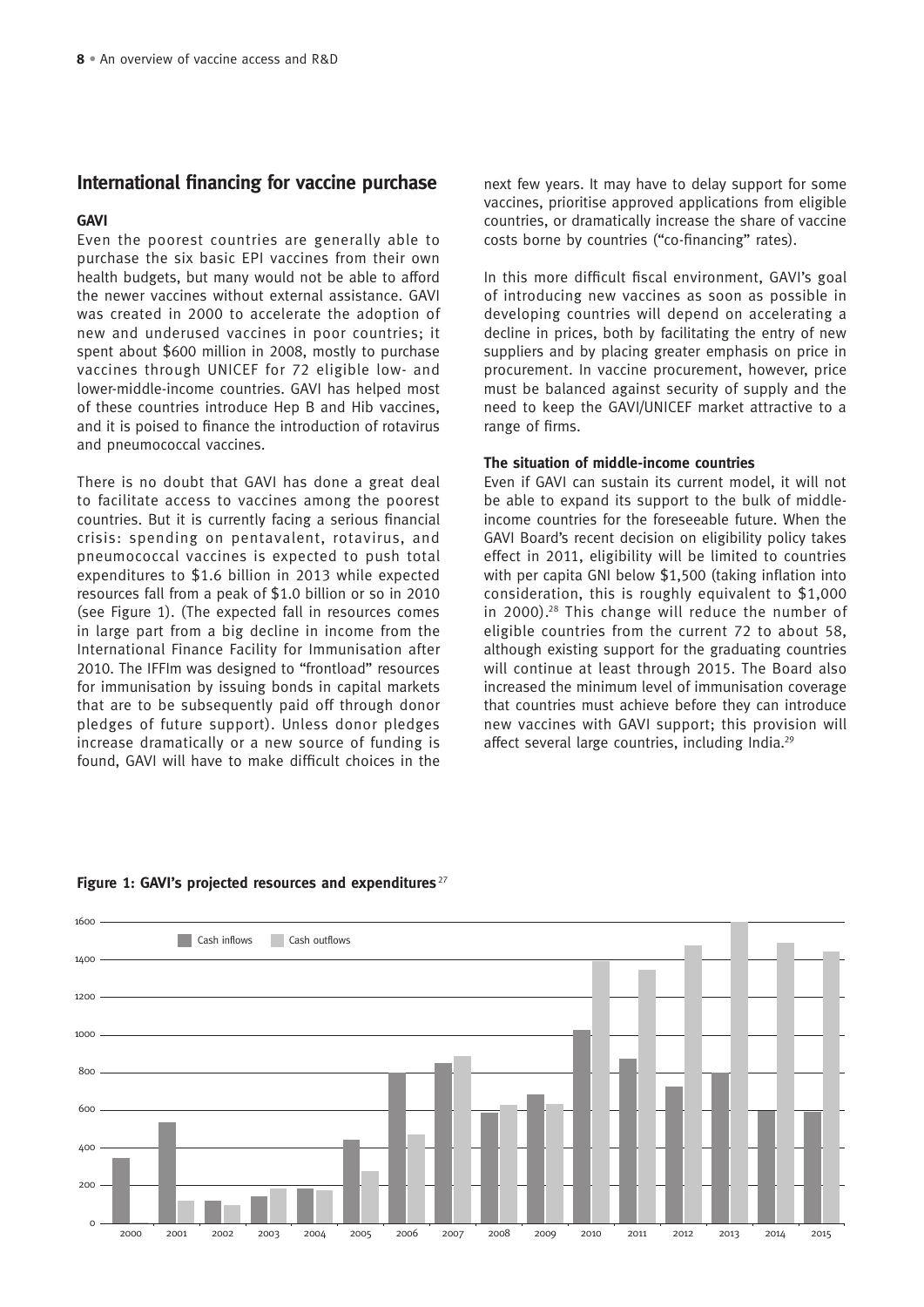Middle-income countries face a double challenge in affording new vaccines: they have almost no access to international assistance to buy vaccines, but at the same time they must pay significantly higher prices than GAVI countries for many vaccines as a result of industry's practice of tiered pricing (see below). As a result, many of these countries will have trouble introducing the new pneumococcal and HPV vaccines. Approaches to ensuring access to new vaccines in middle-income countries are discussed below in the section on tiered pricing.

#### **The pneumococcal Advance Market Commitment**

An advance market commitment (AMC) is an innovative financing model that subsidizes pharmaceutical companies for the development and production of new vaccines. The subsidy is meant to reduce the risk for pharmaceutical companies of investing in products for developing country markets with limited purchasing ability, and is only paid once a vaccine meeting certain specifications is purchased by eligible developing countries (or donors on their behalf) at a pre-set price. The subsidy covers an agreed volume of vaccines, after which a predetermined and lower long-term price (also called 'tail price') is offered to countries. This aims to ensure the vaccine's use is sustained beyond the duration of the subsidy.

GAVI and UNICEF will procure the new pneumococcal conjugate vaccines through an AMC. Although AMCs were originally proposed as a way to stimulate development of new vaccines for neglected diseases, the two leading pneumococcal vaccines were already in advanced development for high-income markets when the AMC was launched (GSK's 10-valent conjugate, marketed as Synflorix, and Wyeth/Pfizer's 13-valent conjugate, marketed as Prevnar 13). The AMC may accelerate development of a pneumococcal vaccine by one or more emerging suppliers, but it is serving primarily as a procurement mechanism rather than an R&D incentive. The pneumococcal AMC has been criticized as too expensive and too complicated, and as favoring the multinational firms over emerging suppliers.<sup>30</sup> It is possible that these vaccines could have been purchased as, or more, cheaply through conventional UNICEF tender procedures, and the use of this complicated new mechanism to buy almostlicensed vaccines has certainly confused the discussion. Moreover, the agreement includes no provisions to encourage technology transfer to developing country manufacturers. But if the pneumococcal AMC works as hoped, it will bring a new generation of pneumococcal vaccines to many of the world's poorest countries at almost the same time they are introduced in the rich world.

Pfizer and GSK signed on to the AMC in March 2010, committing to supply 30 million doses of vaccine each for ten years, $31$  but it remains to be seen whether developing country producers will be able to meet AMC requirements and tap into allocated funds before these are exhausted. In addition, the implications for the AMC of the new GAVI eligibility policies will have to be worked out, in particular the higher immunisation coverage requirement and the likely graduation of several countries in 2011. Whether or not the pneumococcal AMC accomplishes its goals, the question remains whether this is an appropriate mechanism for stimulating development of new vaccines, as originally hoped. This issue is addressed in the R&D section.

## **Vaccine prices**

Vaccine prices, like those of other products, are shaped by the balance of supply and demand. But several unusual features of vaccine markets have a strong influence on prices in developing countries. First, markets for new kinds of vaccines tend to be controlled by one or at most two firms for extended periods, because of the very small number of innovative multinational firms, the large economies of scale in vaccine production, and patent protection. This lack of competition gives originating firms substantial freedom to set prices during the first phase of a vaccine's lifecycle, before additional suppliers enter the market. Second, this supplier market power is balanced in part by the market influence of public sector purchasers, in particular the 'pooled procurement' mechanisms operated by UNICEF and PAHO. Third, 'tiered pricing,' or market segmentation by national income, is increasingly standard (see below). Fourth, the large fixed costs and long lead times required to build new manufacturing plants mean that predictability of demand is very important to manufacturers, who will offer lower prices in return for long-term commitments.

Production costs are not in general an important component of the price of new vaccines in rich-world markets, where firms are able to charge well above cost. And while some margin is necessary to recover R&D costs, actual prices are not determined in a simple way by, or justified by, R&D costs. But marginal cost of production does set a floor for the bottom tier of new vaccine prices (prices charged in GAVI countries) and become an important determinant of price in mature, competitive markets. Production costs in turn vary considerably among classes of vaccines, by production volume, and by site of production: emerging suppliers have significant cost advantages in some but not all cases.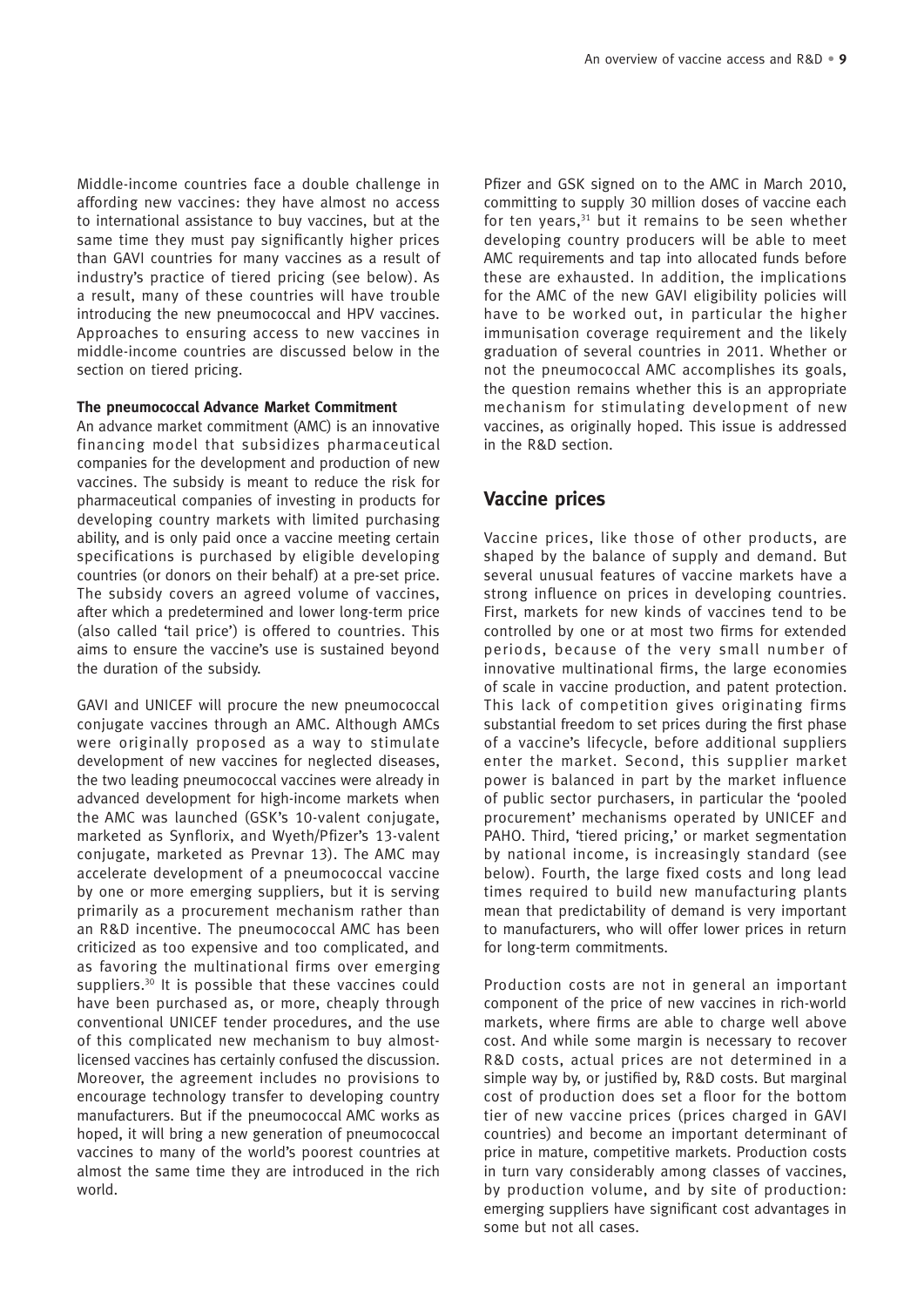Thus, prices of vaccines in low- and middle-income countries for new vaccines tend to be determined initially by the pricing practices of the multinational originator firms. Marginal cost of production sets at least a theoretical minimum for the poorest countries. The speed at which new firms can enter the market is the key factor over the longer run, however, as prices can be expected to fall in all markets with increased competition and, in many cases, lower production costs for emerging suppliers. But vaccine technology can constrain how far prices can fall even with competition and production efficiencies.

#### **Tiered pricing of vaccines and the PAHO controversy**

The multinational vaccine firms all support – and practice, to the extent they are free to do so – tiered pricing: a policy of charging high prices in rich countries, low prices in GAVI countries, and intermediate prices in middle-income countries. Tiered pricing is less central to the business models of the emerging manufacturers, who typically sell older vaccines in more competitive markets.

For firms, tiered pricing is a profit-maximizing strategy: by charging different prices to classes of customers with different willingness and ability to pay, they are able to maximize profits in high-income countries while earning money in countries that cannot afford rich-country prices. Tiered pricing also helps firms prevent or defuse criticism over high prices. For developing countries as a whole, tiered pricing is clearly preferable to a situation in which all countries paid the same high price. With respect to vaccines, low-income countries benefit the most from tiered pricing, receiving the lowest prices, although the prices they pay under this system are not necessarily as low as they would pay in fully-competitive markets. The practice of charging higher prices in middle-income countries than in the poorest countries has been contentious, however. Firms argue that middle-income countries, especially better-off upper-middle-income countries such as Brazil, have substantially greater capacity to pay for vaccines than do GAVI countries. Middle-income countries argue that their populations include many poor people and that the prices they are asked to pay are in any case too high and very high in relation to what least-developed countries pay.

The controversy over tiered pricing came to a head in 2009 in a dispute between firms and the PAHO Revolving Fund, a pooled procurement mechanism used by most countries of the Latin American region. The Revolving Fund, which has helped member countries to strengthen immunisation systems and introduce new vaccines, has until recently been able to buy most vaccines at prices very similar to those paid by UNICEF on behalf of GAVI (see Table 1). But the suppliers of the new pneumococcal conjugate and HPV vaccines insisted that PAHO must pay more than GAVI; PAHO, in turn, insisted on a so-called "mostfavored nation" (MFN) clause in its contracts with suppliers that requires that PAHO receive the lowest prices available to any purchaser, including UNICEF.

PAHO's decision not to procure the new GSK and Wyeth vaccines, at least in the short run, removed the obstacle that the dispute over the MFN clause posed to the launch of the AMC. However, this conflict may re-emerge later in 2010 when UNICEF begins to procure rotavirus vaccines on behalf of GAVI.

Since the current state of GAVI's finances will delay purchase of HPV vaccines, the most immediate threat posed by the PAHO conflict has been to GAVI procurement of pneumococcal vaccines. PAHO is currently paying \$65 to vaccinate a child (\$21.75 per dose) for three doses of the Wyeth 7-valent vaccine, while the AMC will pay \$21 to vaccinate a child (\$7.00 per dose) (and eventually \$10.50 per child (\$3.50 per dose)) for three doses of the superior – and more expensive to produce – 10- and 13-valent vaccines.

It is difficult to know how much middle-income countries outside the PAHO region pay for vaccines, since these prices are not in general made public. Anecdotal evidence suggests that these prices vary a great deal, with some lower-middle-income countries that procure through UNICEF receiving prices close to those paid by GAVI, while others pay much more.

Tiered pricing can help developing countries (and GAVI) to afford new vaccines in the initial period before the entry of additional suppliers makes markets more competitive. But these prices must address the needs of all developing countries. While many middleincome countries have somewhat greater capacity to pay for vaccines than the poorest countries, higher prices mean fewer resources for other health priorities. PAHO should continue using its collective bargaining power to ensure that the mark-up charged by firms is modest. Other regions would probably benefit from creating similar pooled procurement mechanisms, which can strengthen countries' bargaining power vis-à-vis firms.

The problem of vaccine affordability is particularly acute for lower-middle-income countries, as some of these countries will soon become ineligible for GAVI subsidies. One measure that would help is to allow these countries to continue to procure through UNICEF at GAVI prices. At the same time, PAHO and GAVI should avoid being played off one another by the firms and develop joint strategies that further their shared interests.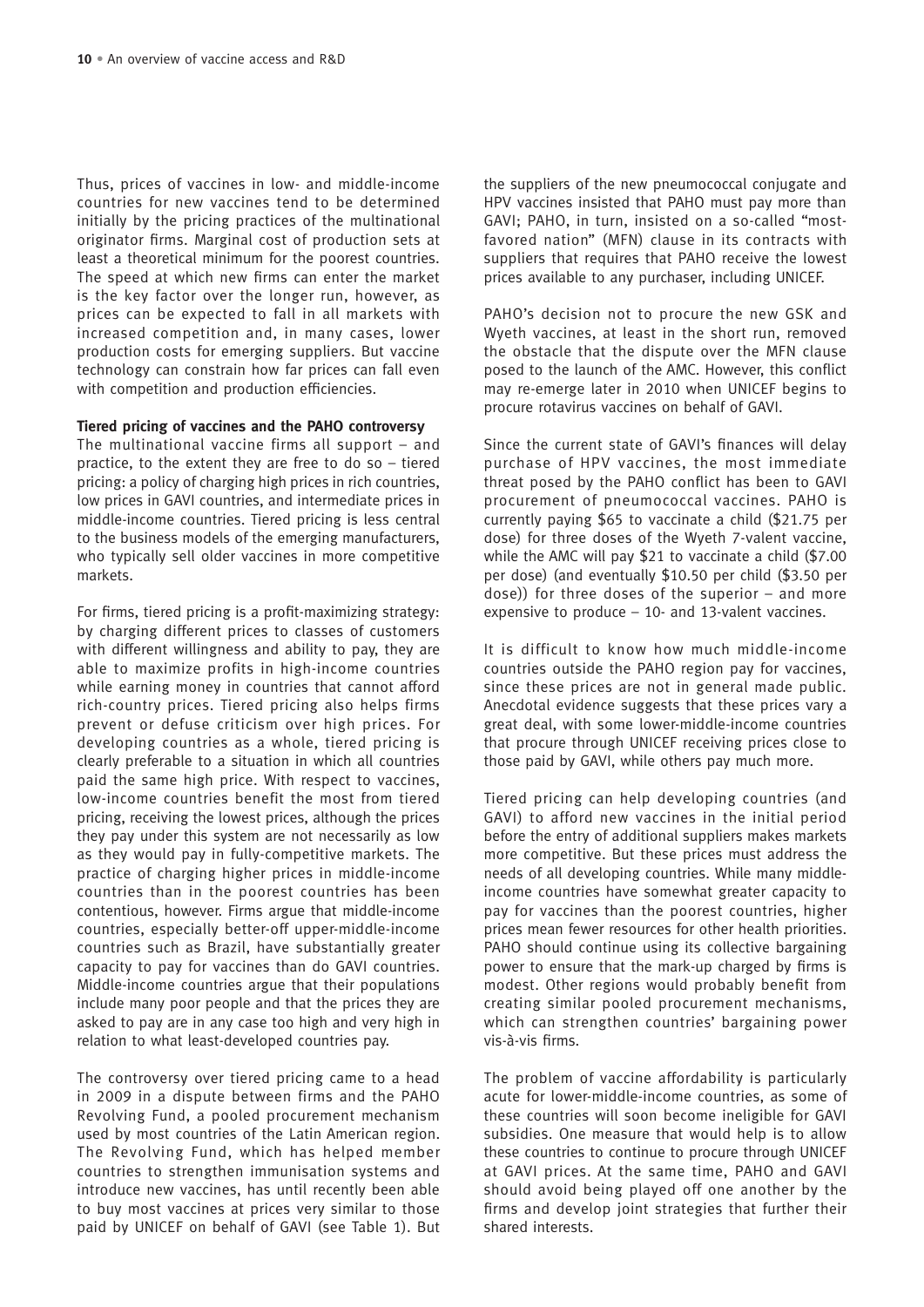#### **Table 1: UNICEF, PAHO and U.S. public sector prices in 2010**<sup>32</sup>

(U.S.\$; 10 dose vials unless otherwise indicated)

| Vaccine                                                                    | UNICEF/<br>$GAVI*$    | PAHO*                                           | U.S.<br>public<br>sector             | No. of doses<br>as per WHO<br>recommend-<br>ations | Cost of<br>vaccination<br>UNICEF/GAVI/<br>per child | Cost of<br>vaccination<br>PAHO/<br>per child | Cost of<br>vaccination<br>U.S./<br>per child |
|----------------------------------------------------------------------------|-----------------------|-------------------------------------------------|--------------------------------------|----------------------------------------------------|-----------------------------------------------------|----------------------------------------------|----------------------------------------------|
| BCG (PAHO 20 dose vial)                                                    | 0.11                  | 0.10                                            | --                                   | 1                                                  | 0.11                                                | 0.10                                         |                                              |
| <b>DTPw</b>                                                                | 0.18                  | 0.15                                            | --                                   | $3 + 1$                                            | 0.72                                                | 0.60                                         | $\overline{\phantom{a}}$                     |
| MMR (Zagreb strain for<br>UNICEF & PAHO)                                   | 0.93                  | 0.92                                            | 18.64                                | 2                                                  | 1.86                                                | 1.84                                         | 37.28                                        |
| <b>Yellow Fever</b>                                                        | 0.90                  | 0.65 Brazil<br>Origin<br>1.15 Francel<br>Origin | $-$                                  | $\mathbf{1}$                                       | 0.90                                                | $0.65 - 1.15$                                | $-$                                          |
| HepB (1 dose vial)                                                         | $0.27***$             | 0.28                                            | 10.25                                | $3+1**$                                            | 1.08                                                | 1.12                                         | 41.00                                        |
| Hib (lyophilized)                                                          | 3.40(1)<br>dose vial) | 2.25(1)<br>dose vial)                           | 8.66 (10)<br>doses vial)             | $3+1**$                                            | 13.60                                               | 9.00                                         | 34.64                                        |
| DTP-HepB-Hib (pentaval-<br>ent; 1 dose vial, liquid)                       | 2.94                  | 3.20                                            |                                      | $3 + 1$                                            | 11.76                                               | 12.80                                        |                                              |
| Rotavirus                                                                  | $***$                 | 5.15<br>Rotateg<br>7.50<br>Rotarix              | 59.18<br>Rotateg<br>83.75<br>Rotarix | 3<br>Rotateg<br>$\mathcal{P}$<br>Rotarix           | $***$                                               | 15.45<br>Rotateg<br>15.00<br>Rotarix         | 177.54<br>Rotateg<br>167.50<br>Rotarix       |
| Pneumococcal (7-valent<br>for PAHO and U.S., 10-<br>or 13-valent for GAVI) | 7.00<br>(via AMC)     | 20.00                                           | 91.75                                | 3                                                  | 21                                                  | 60.00                                        | 275.25                                       |

\* Weighted average prices per dose.

Minimum calendar (plus booster) for children less than 5 years old.

Full vaccination package (including booster) included in cost of vaccination.

\*\* The booster doses for Hep B and Hib are not officially recommended in the WHO guidelines, but they are listed as an option if given in combination vaccine. Prices are based on including the 4th dose (booster dose).

Booster not financed by GAVI (only for 1-11 month old children).

\*\*\* Not yet procured by UNICEF/GAVI.

\*\*\*\* Weighted average prices per dose from 2009.

Over the longer run, more efficient solutions should be explored that would cover the cost of developing new vaccines appropriate for developing country populations while allowing prices to fall closer to marginal cost (see R&D section). Middle-income countries can and should contribute to these solutions. In the absence of new models of funding R&D, measures that accelerate the entry of new suppliers would help to bring prices of new vaccines down more rapidly (see table 1).

#### **Manufacturing costs**

Manufacturing costs do not in general directly determine vaccine prices, which are set by profit-seeking firms in markets that are more or less competitive. But they do set a floor below which prices cannot fall even in tiered pricing or highly competitive situations. Vaccine production costs include variable costs associated with each dose of vaccine ("cost of goods"), which include

the cost of the vaccine components, vials, and so on; "semi-fixed" costs associated with each production batch, including quality tests; and the fixed costs of plant and equipment. Fixed and semi-fixed costs make up the bulk of total cost, typically contributing 60% and 25% respectively; this gives vaccine manufacture large economies of scale, since average costs fall with increasing volume over a large range.<sup>33</sup>

The main factors that determine manufacturing cost are vaccine and production technology, presentation, and manufacturing scale. Location of production matters, as some costs are lower in developing countries. Design choices are also critical, and market incentives in rich countries may drive the development of more complex—and thus expensive—vaccines than are required for public health impact.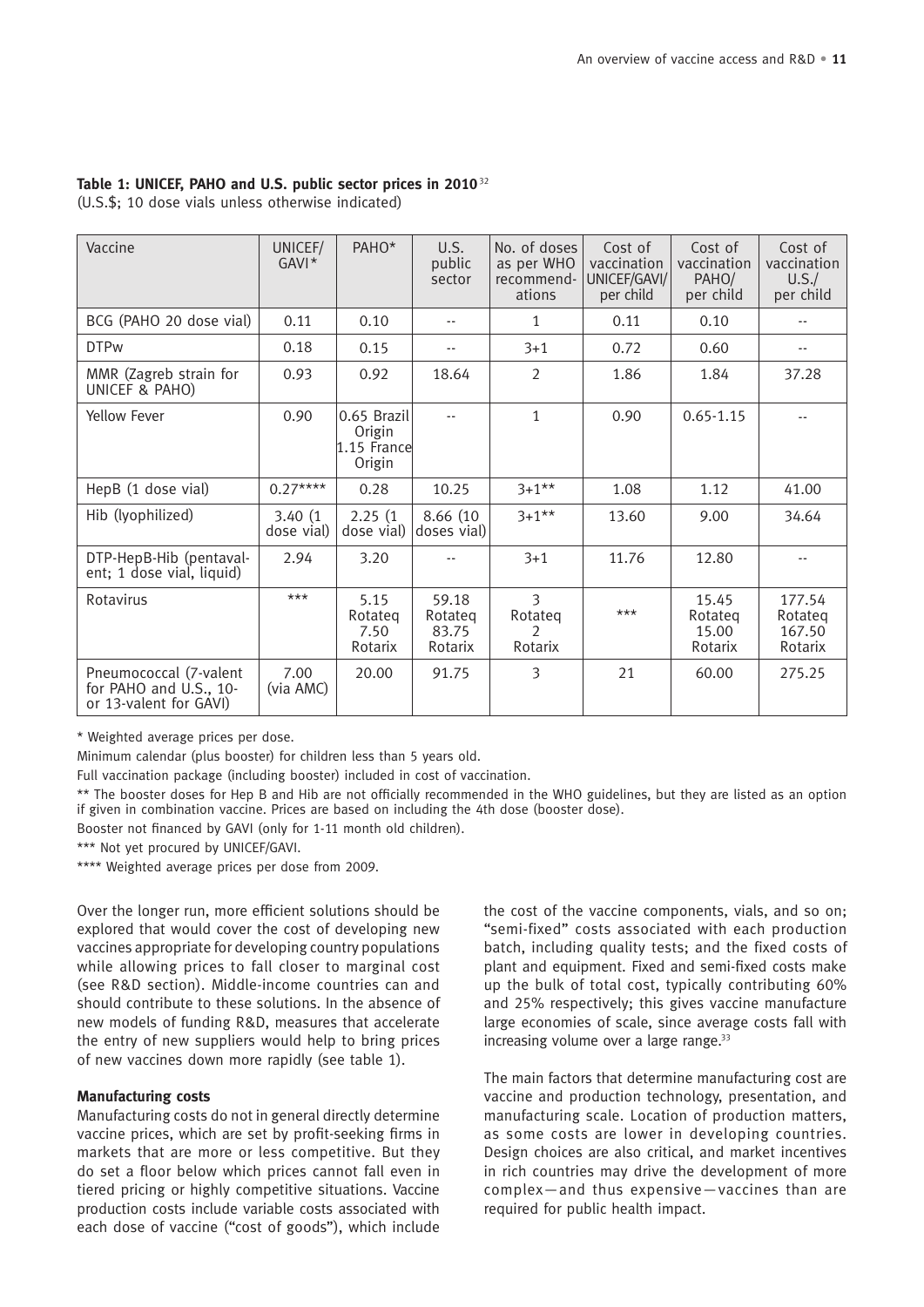**Technology:** Vaccines of different types can have dramatically different costs of production (see Figure 2). At one end of the spectrum, simple live-attenuated vaccines such as oral polio or measles can be produced in very large batches from very inexpensive inputs, and cost no more than a few pennies per dose. At the other extreme, the new pneumococcal conjugate vaccines require the manufacture or purchase of purified bacterial polysaccharides, conjugation of these polysaccharides to a protein carrier, mixing and carefully balancing of component vaccines against as many as 13 bacterial strains or serotypes, and a very large number of quality control steps. These vaccines cost \$1-3 per dose to produce not counting the cost of the plant itself.

Production technology also determines batch size, which is itself an important determinant of cost, since some expenses are incurred on a per-batch basis.

Access to technology and superior know-how may give the multinational firms a cost advantage in some cases. On the other hand, emerging suppliers, for whom reducing cost is a greater concern, may be more motivated to realize efficiencies.

The cost of producing technologically sophisticated vaccines can be expected to come down over time as firms accumulate experience and as more efficient production technologies are developed. But the nature of some vaccines makes them intrinsically more costly to manufacture than others. For this reason, choices made during the earliest stages of vaccine development have critical consequences for later manufacturing cost. Once a technology has been chosen, producers are largely locked in. For example, it will probably be necessary to switch to an entirely different vaccine

concept to achieve a low-cost pneumococcal vaccine with broad serotype coverage.

**Presentation:** The form in which vaccines are packaged and the number of doses per unit can also contribute significantly to cost: pre-filled syringes are more expensive than single dose vials (and less suitable for developing countries); 10-dose vials are cheaper per dose than 1-dose vials. The relative contribution of presentation to total cost is greater for cheaper vaccines. With more expensive vaccines, the risk of wastage can outweigh the cost benefits of multi-dose presentations.<sup>34</sup>

**Scale of operations and capacity utilization:** Because of the importance of fixed costs, a plant producing 100 million doses per year will in general have lower costs per dose than a plant producing 50 million doses per year. As a rule, emerging suppliers serving high-volume, low-margin markets tend to build larger plants. This can have a significant impact on vaccine production costs.

These gains from scale are realized only if plants produce at full capacity: per dose costs will be higher to the extent that capacity is underutilized.

**Location of operation:** Lower costs of brick and mortar construction generally make vaccine plants cheaper to build in developing countries, even if much of the equipment has to be imported. The labor costs of operating a plant are also significantly lower in India or China than in Europe or the U.S.<sup>35</sup> In addition, the EMEA/FDA regulatory environment imposes some additional quality control and operations costs. With increasing harmonization in good manufacturing practices (GMP) standards and increasing labor costs however, this difference is shrinking.



**Figure 2: Relative complexity of different types of vaccines**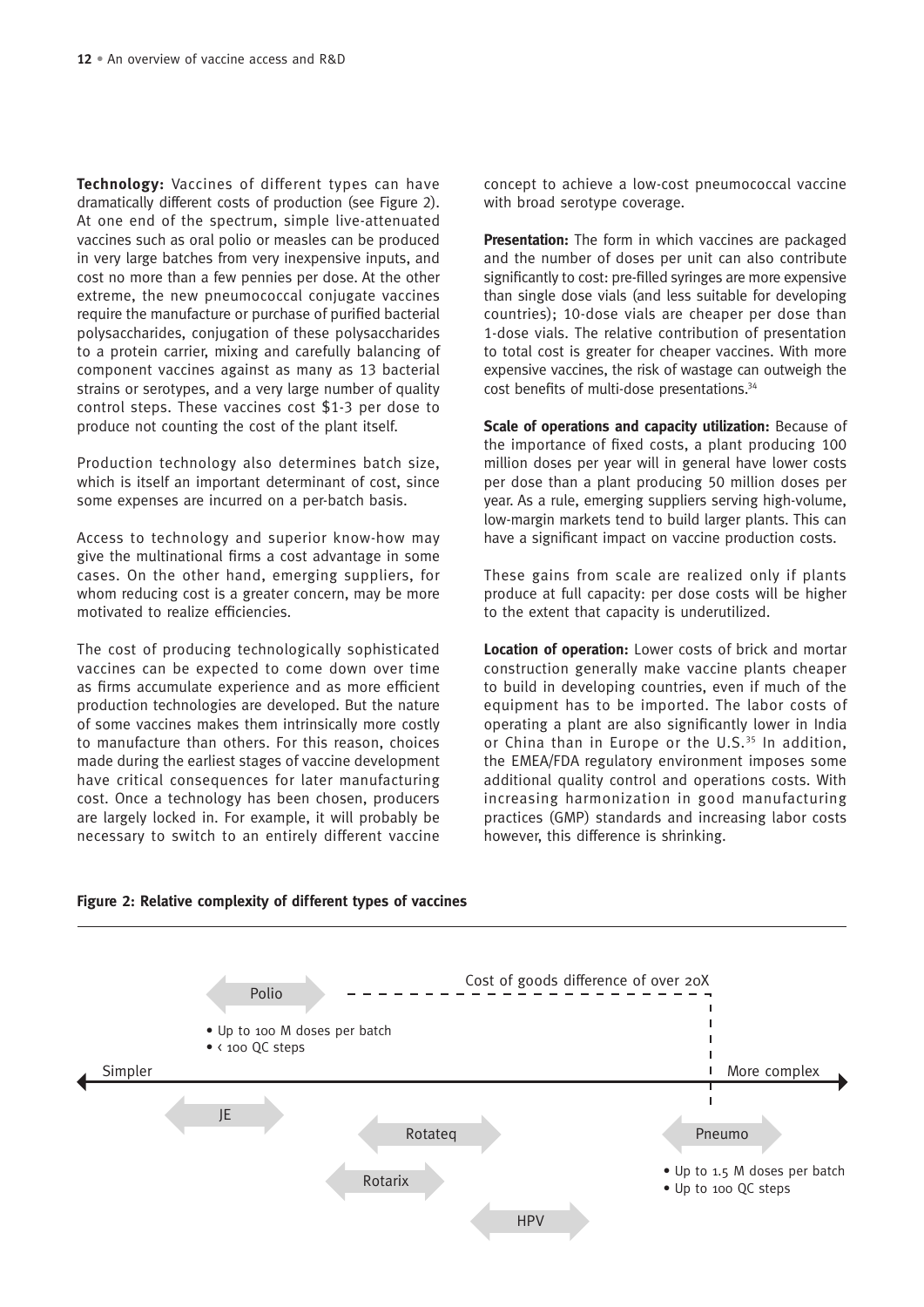Determining the cost of a specific manufacturing plant is difficult, mainly because manufacturers often build plants that produce multiple vaccines, making the attribution of the portion of the plant that deals with a single vaccine difficult. Further, the number of doses produced by a plant is often kept vague. However, a review of facilities constructed in the past decade <sup>36</sup> suggests that costs for multinational firms range from \$200 to \$400 million, with additions to existing facilities costing less than \$200 million and multiple vaccine plants up to \$700 million. Emerging manufacturers generally have much lower costs, which are usually less than \$100 million and can range from less than \$50 million up to \$150 million.

## **Barriers to new entrants**

Facilitating the entry of new suppliers is the most powerful way to accelerate the decline in prices of new vaccines in developing countries. But would-be producers of versions of new vaccines, especially emerging suppliers, face a more complicated set of obstacles than generic drug producers.

Increasing complexity of, and regulatory stringency towards, new vaccines work together with know-how and intellectual property (IP) obstacles to delay the entrance of competitors and preserve markets for the largest companies.

**Technological sophistication and access to knowhow:** Although patent barriers are becoming more important (see below), the primary obstacle to the development and production of newer, more complex vaccines by emerging manufacturers has been lack of technological capacity. While the leading manufacturers in India, China, and Brazil are investing more in R&D and closing the technology gap, their capability still lags well behind that of the multinational companies. This slows or prevents the development of versions of existing vaccines as well as entirely new vaccines. Unlike small-molecule drugs, vaccines are not easily reverse-engineered, as the greatest challenges often lie in details of production processes that cannot be inferred from the final product. Thus proprietary "knowhow" is often the greatest impediment to the entry of new suppliers into markets for sophisticated vaccines.

**Lack of a generic pathway:** Vaccines, like biologic drugs, cannot be licensed on the basis of "bioequivalence" to already licensed products, essentially because it is in general impossible to certify that vaccines made by different manufacturers are identical. Even when a new vaccine is closely modelled on an existing one, its safety and efficacy must be independently demonstrated in clinical trials. Thus, there is technically no such thing as a generic vaccine. Although the WHO prequalification process works quite well to endorse follow-on versions of vaccines, in some cases with abbreviated requirements for trials, this remains an important distinction between drugs and vaccines.

**Regulatory requirements:** The most ambitious emerging suppliers, who hope to gain access to highincome markets, are preparing to meet increasingly stiff regulatory requirements. Moreover, there is some tendency for the standards set by national regulatory authorities in developing countries and by the WHO in its prequalification process to converge with those of the FDA and EMEA, especially in the area of good manufacturing practices (GMP). Meeting these standards increases costs. But the WHO prequalification process has been highly successful, and it remains a practical way for developing country firms to sell their vaccines to UN agencies and enter markets in other low- and middle-income countries. The weakness of national regulatory authorities (NRAs) remains a problem, however, both because approval by a functioning regulator in the manufacturing country is a requirement for WHO prequalification (which is in turn a requirement for all vaccines procured by UNICEF/ GAVI), and because many vaccines purchased from domestic manufacturers are not prequalified.

**Intellectual property:** Historically, patents were not considered as important a barrier to follow-on vaccine suppliers as access to technology and proprietary knowhow. But patents are apparently an impediment in the case of HPV vaccines, for example, and IP barriers, as well as data exclusivity provisions, are likely to grow in importance. Developing country manufacturers state that circumventing these barriers may in some cases delay their efforts to introduce competing vaccines by years. As is often the case, the new technologies that underlie the HPV vaccines were developed in publicly-funded academic labs, and the adoption by universities of more open licensing policies that facilitated production by multiple suppliers in developing-country markets would be an important step. Governments need to examine the impact of patents on vaccine availability and make use of flexibilities enshrined in the TRIPS agreement to limit the negative impact of patents. Manufacturers in developing countries will also have to build their capacity to manage IP.

In some cases, the formation of 'patent thickets' can impede the development of new classes of vaccines as well as the entry of competitors.<sup>37</sup>

**Capital:** Interestingly, private-sector emerging manufacturers do not describe access to capital as a barrier to entry, although it is an issue for many publicly-owned manufacturers.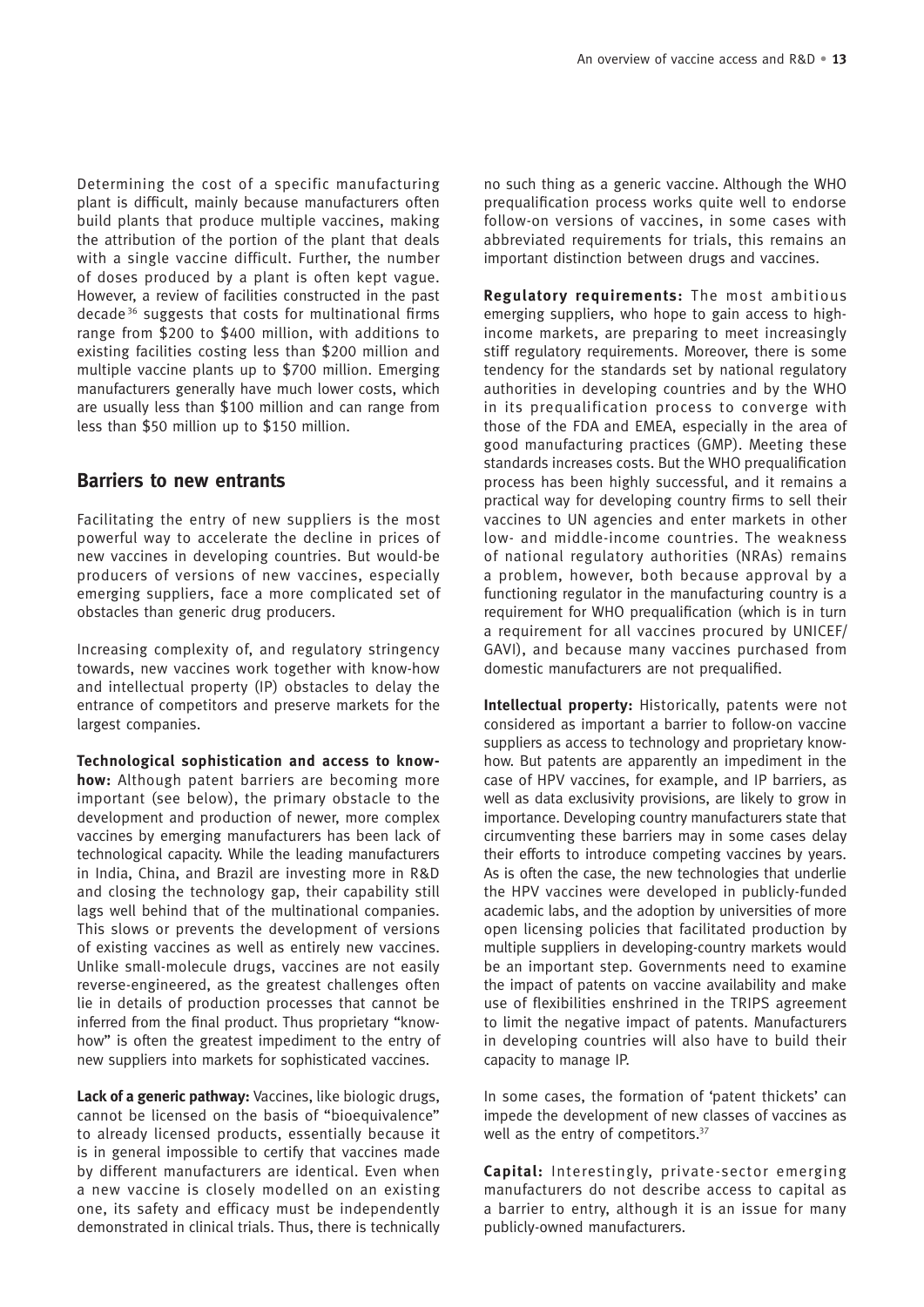## **Summary of access challenges**

- GAVI has greatly improved access to vaccines such as Hep B and Hib in low-income countries, but a dramatic funding shortfall is endangering its commitment to introduce the pneumococcal and rotavirus vaccines, as well as its plans to support purchase of HPV and other important vaccines. The impact of the economic crisis on donors and the high prices of these new vaccines, which are still supplied only by multinationals, are the main causes of GAVI's financing troubles. A truly competitive market for pentavalent, another important GAVI vaccine, has also been slower to emerge than expected, contributing to persistently high prices.
- Most middle-income countries are not eligible for GAVI support, and growing market segmentation has led to a conflict between GAVI and PAHO over pricing of new vaccines. Any efforts to promote access and affordability must keep middle-income countries in mind. A more comprehensive approach could include new pooled procurement mechanisms (modeled on PAHO's Revolving Fund), access to GAVI prices for some countries that might not qualify for subsidies, regional exports by government-owned producers such as Brazil's BioManguinhos, and forms of tiered pricing acceptable to middle-income countries.
- Shortening the time it takes for competitive products to reach market is probably the most promising strategy to make vaccines more affordable for countries and donors. Strategies that could help to reduce barriers to entry include:
	- Mechanisms for facilitating technology transfer;
	- Mechanisms for preventing or removing patent barriers, including open licensing policies on the part of universities and government research bodies and the use of TRIPS flexibilities when appropriate; and
	- Procurement policies that support competition and, at a minimum, do not inadvertently reinforce the dominance of the handful of established multinational suppliers.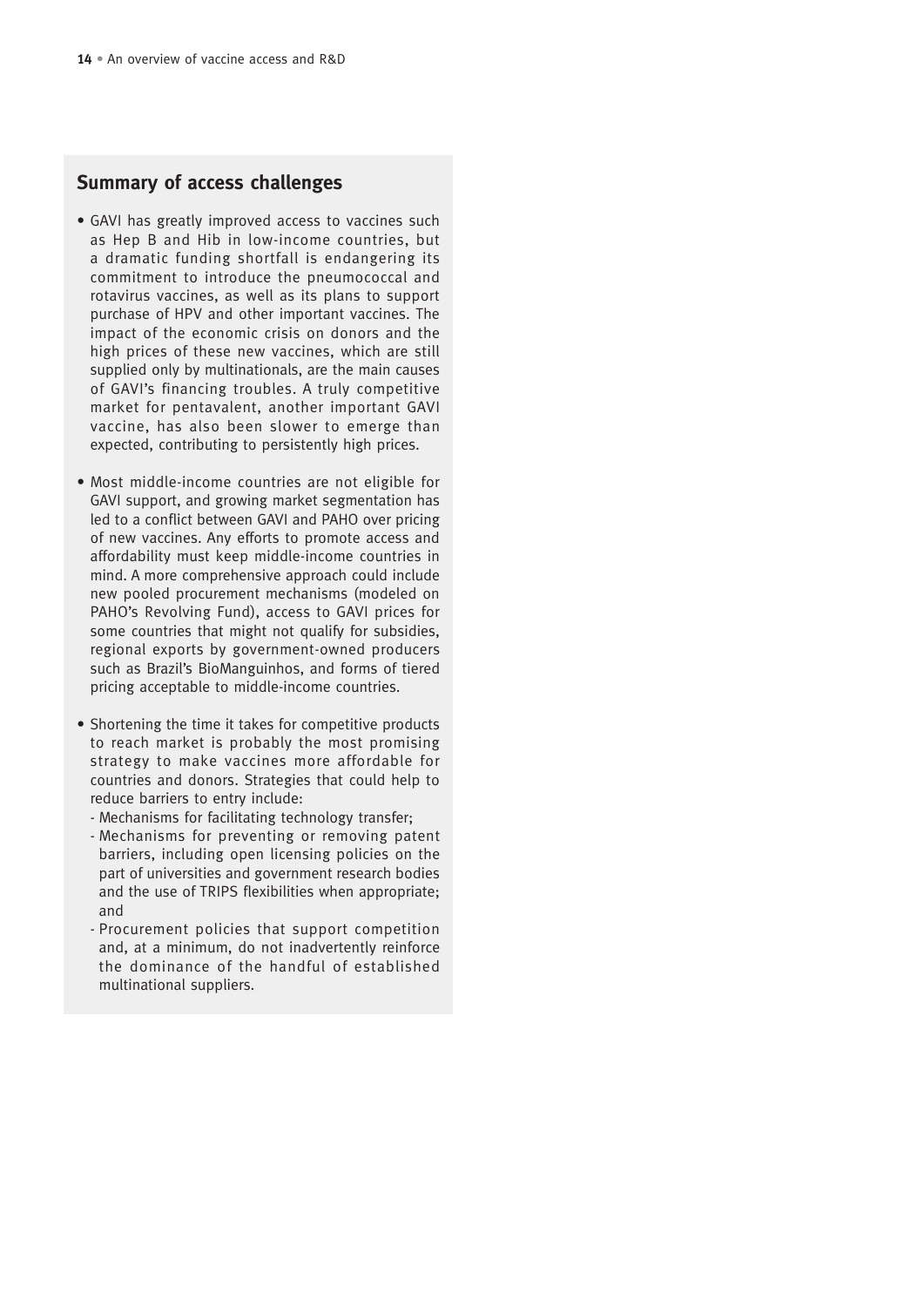# **Vaccine research and development**

Although ensuring access to the many useful vaccines we already have is an immediate priority, new vaccines are also urgently needed. There are no licensed vaccines against HIV, malaria, dengue, or any of the other tropical parasitic diseases, and only a grossly inadequate vaccine against tuberculosis. Improved vaccines are needed against cholera and typhoid fever, as well as new vaccine formulations and presentations more suited to use in low-income settings.

This section begins by reviewing the current system of vaccine R&D. It then outlines some of the obstacles to development of needed vaccines for low- and middleincome countries and a range of possible solutions.

Because the entry of new suppliers into vaccine markets is one of the most important ways to drive down prices and ensure access, and because new suppliers of vaccines (unlike generic drug producers) must carry out substantial development and testing of their products, many of the issues raised in this chapter are relevant to access as well as to the development of entirely new vaccines.

## **Overview of vaccine development**

Vaccines are very different from drugs: vaccines are highly complex macromolecules or whole organisms designed to stimulate the immune system to fight disease pathogens, while most drugs are small molecules that directly inhibit disease processes. But vaccine research and development, like drug development, involves progression through a series of increasingly expensive phases, from exploratory research in the laboratory to large-scale clinical trials and development of manufacturing processes. Candidate vaccines can fail at any stage, making R&D a very risky undertaking. Perhaps a quarter of products that enter clinical trials reach market. Figure 3 provides a snapshot of the research and development process for vaccines.

Although the later stages of vaccine development are now carried out largely by industry, and in particular by a handful of multinational firms, the public sector plays a very important role. Most basic research is done at universities and public laboratories,<sup>38</sup> which also contribute to discovery in many cases. Biotech companies are also increasingly important in early stage R&D. The R&D capacity of emerging suppliers in developing countries is growing rapidly, and public sector manufacturers remain important in several important middle-income countries, including Brazil, India, China, Indonesia, and Mexico. Historically, the public sector played a more important role in vaccine development in the U.S. and Europe, as well – the U.S. Army in particular developed many important vaccines. Rebuilding public sector capacity to develop and test needed vaccines may be an important element of a public health strategy.

#### **Regulatory approval of vaccines**

Like drugs, vaccines are licensed by national regulatory authorities (NRAs), which require evidence of efficacy (in this case prevention of infection or disease), safety,

| Discovery<br>Translation of knowledge<br>into candidate vaccines                                                                                                      | Pre-clinical<br>Tests of safety and<br>efficacy in animal models | Phase 1<br>Safety                                                                                                               |                                                                                          | Phase 2<br>Safety & Immunogenicity<br>preliminary efficacy                                                                                     | Phase 3<br>Efficacy                                                                                                                  | Licensure |
|-----------------------------------------------------------------------------------------------------------------------------------------------------------------------|------------------------------------------------------------------|---------------------------------------------------------------------------------------------------------------------------------|------------------------------------------------------------------------------------------|------------------------------------------------------------------------------------------------------------------------------------------------|--------------------------------------------------------------------------------------------------------------------------------------|-----------|
| • Biotechs and universities<br>play important roles<br>• Open-ended and risky:<br>most ideas fail                                                                     | • Perhaps 1 in 10<br>pre-clinical products<br>make it to market  | • Small trials $(30)$ to<br>test vaccine safety<br>$\bullet$ 1 in 4 products that<br>enter clinical trials<br>make it to market |                                                                                          | • Trial of several 100<br>patients to determine<br>if the vaccine produces<br>expected immune<br>responses without<br>significant side effects | • Large trials of 10005<br>of patients: can be as<br>high as $70,000$<br>• 2nd generation<br>vaccines can often<br>use correlates of |           |
| <b>Basic Science</b><br>Understanding of disease organisms,<br>disease pathology, and immune system<br>• Typically done at academic<br>institutions with public funds |                                                                  |                                                                                                                                 | • Phase 2B efficacy<br>trials provide 'proof<br>of concept' for new<br>types of vaccines | protection, reducing<br>trial size<br>• Must use vaccine from<br>plant that will be used<br>for mass production                                |                                                                                                                                      |           |

#### **Figure 3: Stages of vaccine research and development**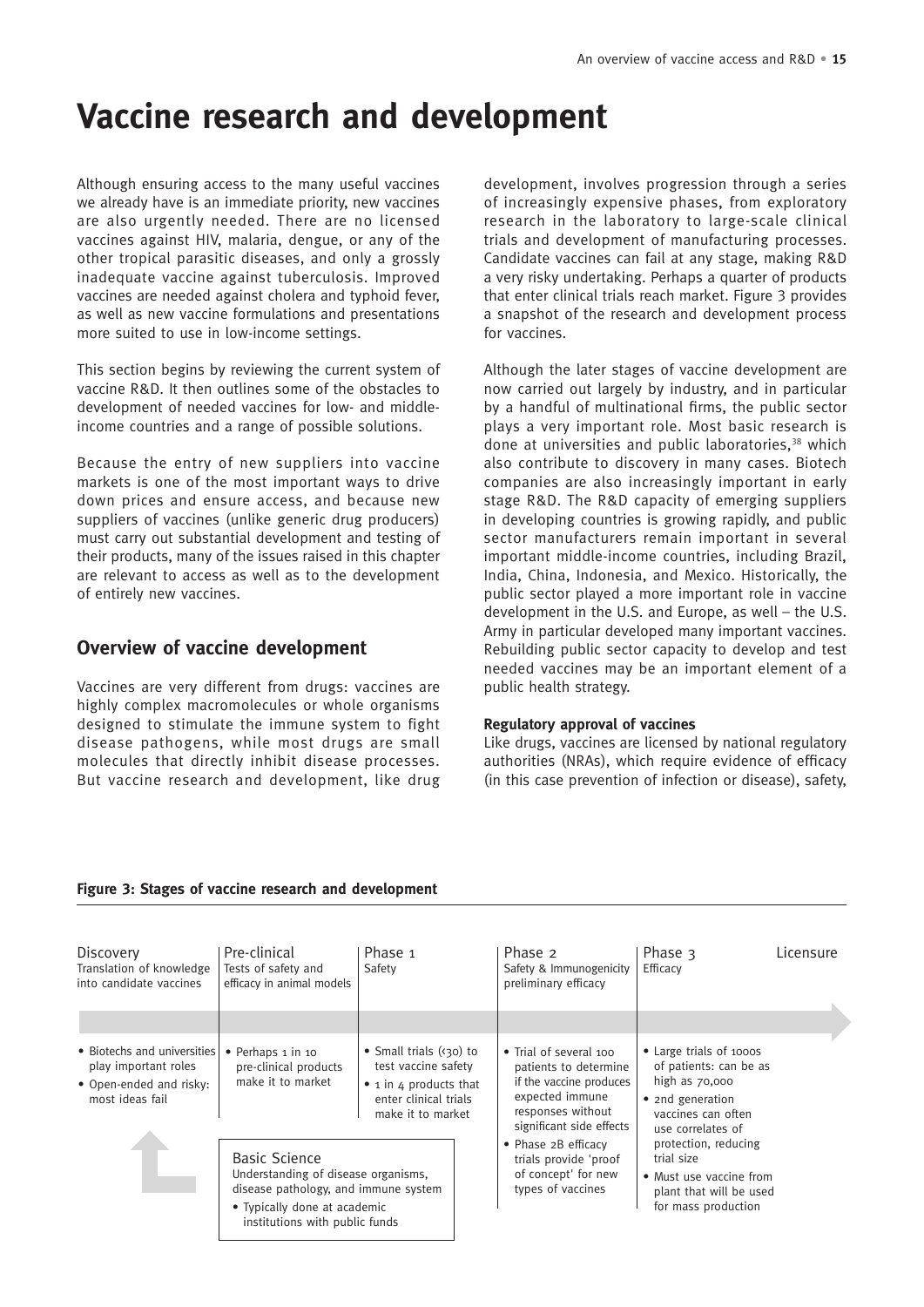and quality, including proof of good manufacturing practices (GMP). New vaccines developed by the big multinational firms are typically licensed first by the U.S. FDA or the EU's EMEA, while vaccines produced by developing country firms are usually approved first by their own NRAs.

Manufacturers from either developed or developing countries hoping to supply developing countries (other than their home market) must also be prequalified by the WHO. Prequalification, which is required for purchase by UN agencies, including UNICEF and PAHO, is intended to ensure that vaccines used in national immunisation services are safe and effective for the target populations and that packaging and presentation are appropriate. The WHO standards are rigorous but distinct from those set by the FDA and EMEA, and the prequalification process is thus a vital alternative to approval by a rich-world regulator.

For a vaccine to be considered for prequalification, the national regulatory authority in the country of manufacture must be considered functional by WHO. Strengthening regulatory agencies, especially in the key exporting countries, is thus crucial to a strategy that relies in large part on the emerging suppliers.

#### A few points are worth noting:

1) Demonstration of efficacy for an entirely new vaccine or class of vaccines requires a large placebocontrolled trial, in which rates of infection or disease in people who receive the vaccine are compared to rates in the placebo group. Developers of subsequent vaccines against the same disease and relying on the same mechanism of protection may not have to demonstrate reduced incidence. If study of previous trials has established a so-called correlate of protection (a level of immune response to the vaccine above which individuals are protected), regulators will accept evidence that the new vaccine consistently produces this protective response in lieu of incidence data. This can sometimes make much smaller trials possible.

2) Safety standards for vaccines have become almost absurdly stringent in recent decades, especially in the U.S., in part because the public in high-income countries is no longer particularly concerned about the diseases vaccines are intended to prevent. As a result, there is no longer the sense that safety risks should be balanced against benefits. While from a public health perspective this may be unfortunate for the U.S. and Europe, it is a much more serious problem for developing countries, which might set this balance differently but find it technically and politically challenging to set a different safety standard than is used in the U.S. and Europe.

The most well-known case of regulatory stringency is that of Wyeth's rotavirus vaccine RotaShield, which was approved in the U.S. in 1998. The vaccine was taken off the market one year later after 15 children developed intussusception, a serious side effect. As a result, developing countries, where rotavirus infection is estimated to kill more than half a million children every year, were also unwilling to use RotaShield. A recent study by the CDC showed that the number of lives saved in high-burden countries by a vaccine like RotaShield would greatly outnumber new cases of fatal intussusception.<sup>39</sup>

But the cost of excessive regulatory stringency is not only that a particular vaccine will not come to market but also that all vaccines become more expensive. The developers of the next generation of rotavirus vaccines had to conduct trials of unprecedented size in order to rule out this very rare side effect (GSK did a trial involving 61,000 children), and developers of all vaccines are aware that side effects too rare to be detected in trials of ordinary size could result in their vaccines being taken off the market.

3) As with drugs, there is no completely satisfactory regulatory pathway for new vaccines that have no market in the U.S. or Europe. Although the WHO prequalification programme works well for "follow-on" vaccines, most developing country regulators still lack the capacity to rigorously evaluate wholly new vaccines. One option is the EMEA's new Article 58 procedure, under which the agency will offer an "opinion" on a vaccine that will not be marketed in Europe. This is the route that GSK and the Malaria Vaccine Initiative (MVI) will take with the RTS,S malaria vaccine. The FDA has announced a similar programme. In the long run, the best solution is to build the capacity of regulatory agencies in the countries where new vaccines will be used, and in countries such as India, Brazil, and China that can produce and increasingly develop new vaccines for use in developing countries. One promising route to this end is regional regulatory harmonization or even consolidation. An example is the use of the South African Medicines Control Council as a regional regulatory reference in southern Africa.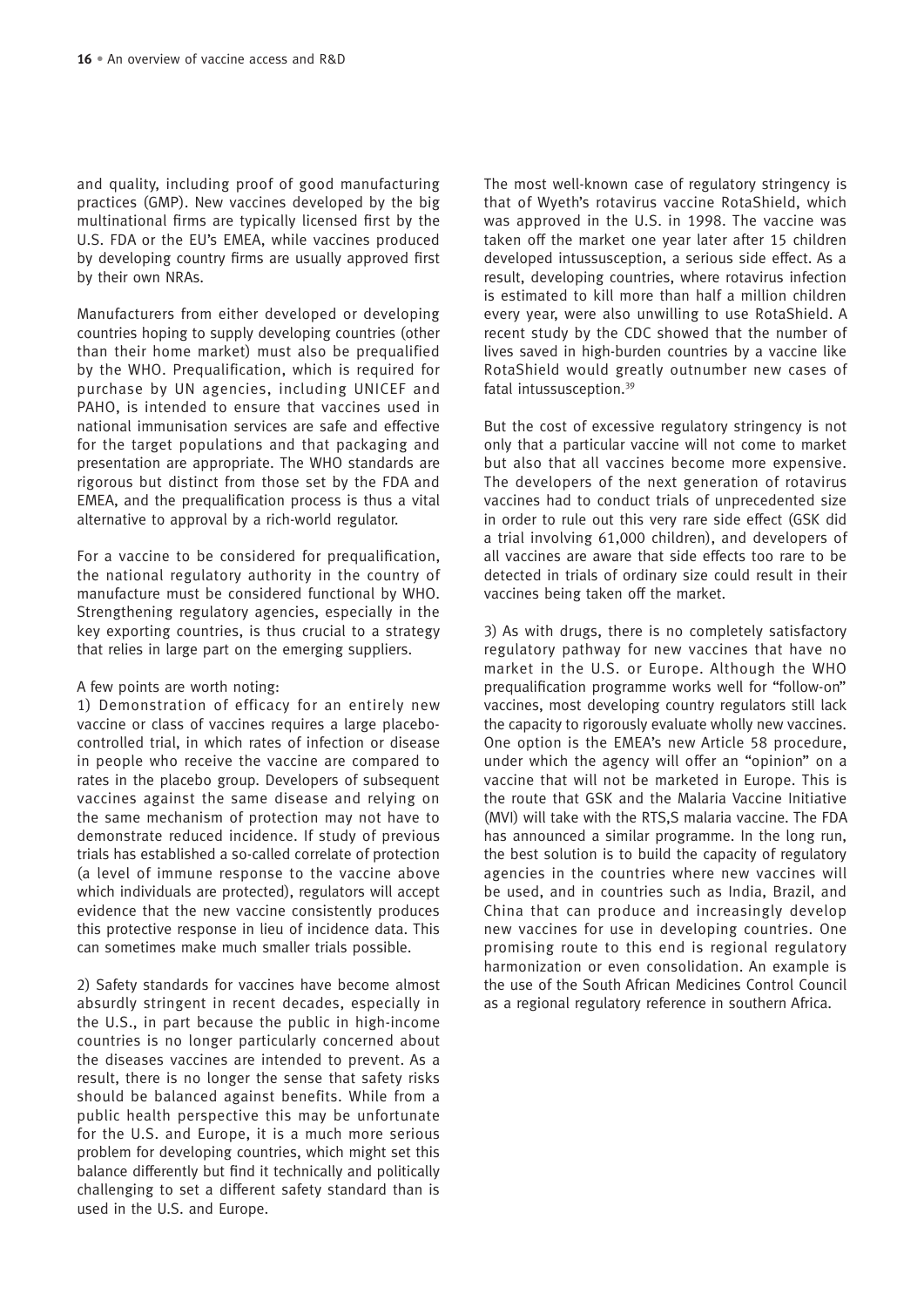#### **R&D costs**

The costs of each of the stages of vaccine development vary greatly, accordingly to the scientific difficulty, technology, trial sizes, and the type of product developer. Table 2 gives ranges for each stage.

Although actual expenditure on a particular licensed vaccine can be determined ex post by adding up the costs of each stage of research and development, such an approach underestimates the true cost of vaccine R&D (and the likely cost of developing a new vaccine) because it leaves out the cost of failure: expenditures on vaccine candidates that didn't make it to market. Taking the risk of failure at each stage into account gives the following formula for average total expenditure on clinical development per licensed product:

 $C=(C1 + C2*P1 + C3*P1P2)/(P1*P2*P3)$ , where C1, C2, C3 and P1, P2 and P3 are the costs and probabilities of success of the different phases of clinical trials. The formula is easily extended to include discovery, preclinical and licensure phases.

Using this approach and the probabilities and cost ranges presented in Table 2 gives an estimate of total risk-adjusted R&D cost of \$135-\$350 million, not including basic research or the cost of building a manufacturing plant.

These estimates are at best gross averages. Very challenging vaccines such as malaria and TB (not to mention HIV) can be expected to cost more, while "easy" vaccines or those that are substantially based on already licensed vaccines, will cost much less to develop, as trials may be smaller and chances of success at each stage much higher. Discovery costs are particularly variable, as this phase can be quick for new versions of existing vaccines but essentially open-ended for research into entirely new classes of vaccines.

A final issue in considering the cost of R&D is the cost of capital. Private sector developers, who must raise money in capital markets to finance vaccine development, take into account the cost of this money (essentially an interest rate) in calculating total R&D costs.42 Governments and foundations do not bear these expenses in the same way, although a rigorous accounting of the true public sector cost should at least include the cost of public borrowing.

## **Alternative models for R&D**

The current profit-driven system of pharmaceutical R&D has worked fairly well to deliver new, albeit increasingly expensive vaccines with large markets in the developed world. But the system does not work to generate vaccines for diseases that affect predominantly low- and middle-income countries, whose markets do not offer sufficient revenues to motivate industry investment in R&D on the necessary scale. This problem is well recognized; a variety of solutions have been proposed and some are being tried. Even in the case of diseases that affect both high-income and developing countries, such as pneumococcal disease or HPV, the current system has important deficiencies. Because vaccines against these diseases are developed primarily for rich-world markets, they may not be well suited to low- and middle-income countries, where the distribution of disease serotypes may be different and different presentations may be needed.<sup>43</sup> Perhaps most importantly, the new vaccines may be very expensive to manufacture, even though an R&D strategy that considered cost from the start might have led to far less expensive, but still useful, vaccines.

Ideally, then, alternative models of vaccine R&D would result in new vaccines against "neglected" diseases of developing countries as well as versions of existing vaccines more suited to developing countries needs and circumstances. Some proposed approaches are designed to fill specific gaps in the current pharmaceutical R&D system, while others promise a more sweeping transformation that would align R&D investment with public health need and eliminate many of the distortions of the current system. This section provides a brief overview of some of these mechanisms.

#### **Table 2: Estimated costs of research and development (U.S.\$ millions)** <sup>40</sup>

| <b>Stage</b>       | Discovery <sup>41</sup><br>& Preclinical | Phases 1 & 2 | Phase 3    | Licensure | Total      |
|--------------------|------------------------------------------|--------------|------------|-----------|------------|
| Cost               | $5 - 15$                                 | 4 - 10       | $50 - 120$ | $2 - 3$   | $60 - 145$ |
| Chance of success  | 40%                                      | 33%          | 75%        | N/A       | 10%        |
| Risk-adjusted cost |                                          |              |            |           | 135-350    |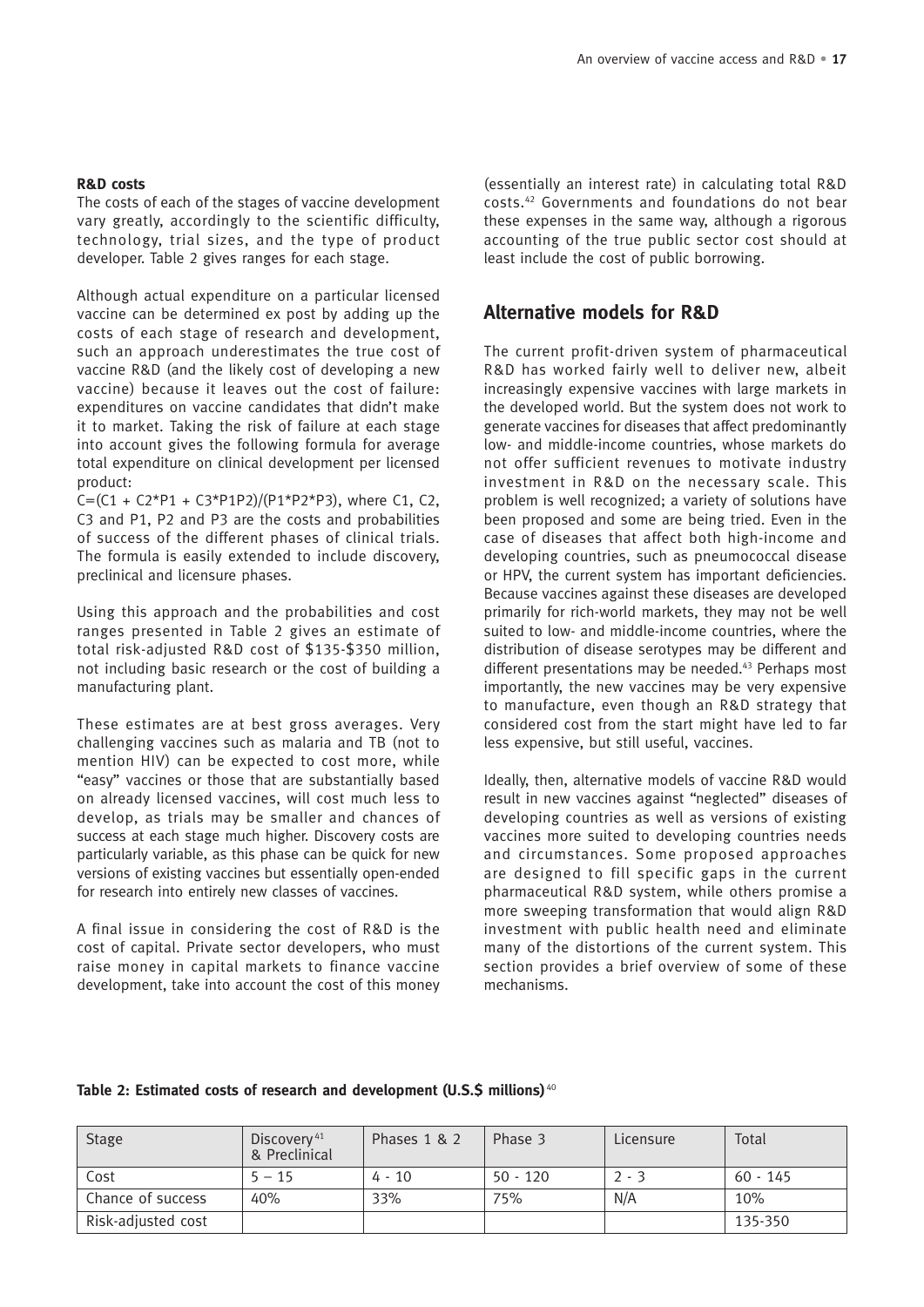Most solutions to the lack of neglected disease R&D involve public or philanthropic funding to compensate for the lack of commercial investment, but this funding can come in a variety of forms. Direct grants to universities, public researchers, or firms to carry out R&D are often called "push" funding: funding of this type pays directly for R&D or reduces the costs or risks to commercial product developers. "Pull" mechanisms, in contrast, seek to increase the reward to successful development of a new drug or vaccine in the hope of motivating developers, typically private sector firms, to invest their own resources in R&D. (Rich-world markets can themselves be considered a powerful pull mechanism, especially when the reward to innovators is increased by the temporary market exclusivity conferred by patent protection.) While push funding remains the mainstay of neglected disease R&D funding, several innovative pull mechanisms have been implemented or proposed in recent years. The following sections will consider several promising financing models.

While funding is essential to any strategy for neglected disease R&D, access to technology is also crucial. Some ideas in this area are outlined in the last section.

## **Push funding**

In addition to public funding of university research, the leading approach by which governments and foundations currently try to drive development of vaccines for the developing world is the "product development partnership" or PDP. Vaccine PDPs, which include the Malaria Vaccine Initiative, the Aeras Global TB Vaccine Foundation, and the International AIDS Vaccine Initiative, channel funding from donor governments and foundations, especially the Gates Foundation, toward a portfolio of discovery and clinical development partnerships with universities, biotechs, and pharma companies. PDPs are popular with donors and with industry, but it is too early to know if they will prove successful in the long run: no licensed vaccines have yet resulted from their efforts. The Malaria Vaccine Initiative can serve as an example of a vaccine PDP.

#### **The Malaria Vaccine Initiative (MVI)**

MVI, established by PATH with funding from the Gates Foundation, seeks to accelerate the development of malaria vaccines and ensure their availability and accessibility. MVI manages a series of partnerships with universities, biotechs, the U.S. military, and big pharma. Its most clinically advanced candidate is RTS,S, a product originally developed by the U.S. military in the 1980s and now owned by GSK. After several phase 2b trials, it is now being tested in a large phase 3 trial in several African countries. MVI

is sharing the costs of these trials with GSK, using a grant of just under \$200 million to MVI from the Gates Foundation. In exchange, GSK has agreed to an undisclosed set of volume-dependent price ceilings. It is difficult to know if these prices are substantially different from the prices GSK would have asked if it had developed the vaccine without help from MVI.

Trials conducted to date suggest that RTS,S will be at best an imperfect vaccine, with an efficacy of approximately 50% against clinical disease and relative short duration of protection. It could nonetheless have a significant impact, given the enormous toll of malaria in sub-Saharan Africa.

MVI's role in the development of RTS,S has been primarily to subsidize clinical development by GSK. Although it is impossible to know for sure what path the vaccine would have taken without this subsidy, it is likely that development would have been abandoned or greatly slowed: GSK had apparently terminated work on RTS,S until MVI began to share costs.<sup>44</sup> Malaria vaccines in general have at best modest rich-world markets among travelers and the military; RTS,S will have no market at all outside Africa. GSK will derive an important indirect commercial benefit from testing RTS,S, however, because the vaccine includes a new adjuvant that could be used in other vaccines with big markets.

MVI became involved with RTS,S late in the game and played little or no role in the design of the candidate or in supplying needed technologies. It was thus not in a position to choose a development partner or to influence production costs. But given the difficulty of developing a malaria vaccine – a challenge that has defeated researchers for decades – working with GSK on RTS,S was the only option available to MVI likely to result in a licensed vaccine in the next decade. MVI is working with a number of partners on other R&D projects, but all of these are at quite early stages and none are assured of success.

#### **The Meningitis Vaccine Project (MVP)**

The Meningitis Vaccine Project (MVP) is an intriguing model of vaccine development for developing countries, in which a vaccine with specific characteristics tailored to a particular population is developed at a modest cost and provisions to ensure sustainable access are built in from the start. Although similar to the larger vaccine PDPs, its approach has differed in several ways.

The MVP was established in 2001 by PATH and WHO to develop an effective and affordable vaccine to combat the epidemics of bacterial meningitis, caused mostly by group A strains of Neisseriameningitidis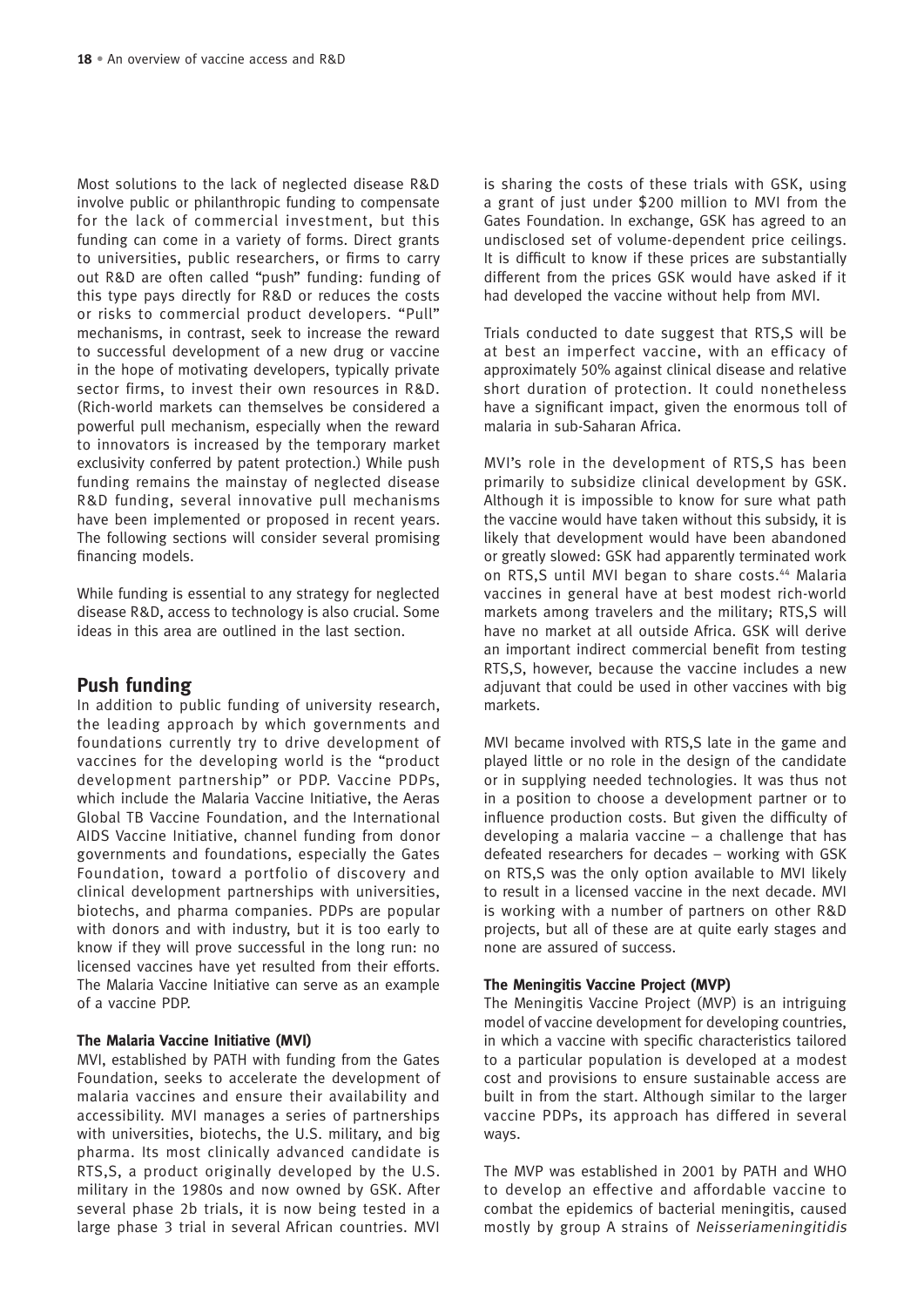("meningococcus"), which plague the so-called "meningitis belt" in sub-Saharan Africa. <sup>45</sup> While polysaccharide vaccines have been available for many years, they have limited duration of protection and are not effective in very young children.<sup>46</sup> So-called "conjugate" vaccines, like the one produced by Sanofi, in theory overcome these disadvantages. But the Sanofi conjugate vaccine, an ACYW-strain tetravalent, is more expensive to produce (four conjugate vaccines instead of just one). Even at a heavily discounted price, it would likely remain far more expensive than a monovalent vaccine.

After identifying and licensing an appropriate conjugation technology from the U.S. FDA and negotiating with several possible industrial partners, the MVP reached agreement with Serum Institute of India (SIIL) to produce the new monovalent meningitis A conjugate vaccine at an affordable price for the African market. In exchange for price and supply commitments, SIIL benefited from transfer of technology and know-how. PATH funded the clinical trials.

Significant progress has been made. In December 2009 market authorization for the Men A conjugate vaccine was granted by the Drugs Controller General of India and the WHO prequalification process has begun. Plans are being made for introduction at public health scale in Burkina Faso in late 2010.

The total research and development costs for this vaccine are estimated to be about \$60 million, not including the cost of the manufacturing plant; SIIL has committed about \$15 million to the project.

The MVP's approach differs in some respects from that of the larger PDPs:

- Focus on low cost: Consultations at the start of the project established that to ensure long-term access a vaccine should cost no more than \$0.50/dose. MVP emphasized this requirement in discussions with vaccine manufacturers. The agreement between SIIL and MVP is also notable for its transparency: although all PDPs include access provisions in their agreements with industrial partners, these provisions are generally not made public.
- Focus on a single candidate and single supplier: Unlike most product development partnerships that maintain a portfolio of vaccine candidates, MVP focused on a single candidate and on SIIL as the sole supplier. The relatively high probability of success in making a monovalent conjugate vaccine lowered the risk when compared to a malaria or TB vaccine, where the risks of R&D failure are high.
- Partnership with an emerging supplier: The choice of an emerging supplier was critical to achieving

the goal of low cost, in part because the access to technology and visibility associated with the project made the partnership more attractive to SIIL than to a multinational firm. In addition, producing for a high-volume, low-margin developing country market was consistent with SIIL's established business model.

• Public sector technology transfer: The transfer of a non-exclusive license for an efficient conjugation technology through the NIH Office of Technology Transfer, coupled with active transfer of know-how, was central to the success of the project.

To a great extent, these choices were made possible because several meningococcal conjugate vaccines had already been developed, the technologies were well understood, and correlates of protection for Meningitis A were known. These data made focusing on one candidate a reasonable bet, allowed emerging suppliers to be considered as manufacturing partners, and kept costs relatively low. The MVP model is therefore particularly suited to the development of adapted versions of vaccines based on established technologies, such as for rotavirus, pneumococcal or HPV vaccines. On the other hand, the development of AIDS, TB and malaria vaccines is far more challenging and probably requires different models.

Other forms of push funding for vaccine development are under discussion, including new funds that would pool donor resources and allocate them among PDPs and possibly firms, proposals to use bond markets to raise long-term funding for PDPs, as well as currency transaction levies or financial transaction taxes.

An alternative to the PDP model of publicly subsidized collaboration with the private sector would be to rebuild capacity in the public sector to develop and test vaccines. The public sector, notably the U.S. Walter Reed Army Institute of Research, played the leading role in the development of several important vaccines, including vaccines against influenza, mumps, and meningitis, especially in the decades following World War II.<sup>47</sup>

## **Pull funding**

A simple example of pull funding is the existence of an organisation like GAVI, which, by obtaining commitments of several billion dollars from donors, served to signal to industry that the poorest countries could be a viable market. However, the existence of this subsidised but still low-margin market is not sufficient to drive the development of new and sophisticated vaccines, although it has almost certainly accelerated the introduction of follow-on vaccines from emerging suppliers.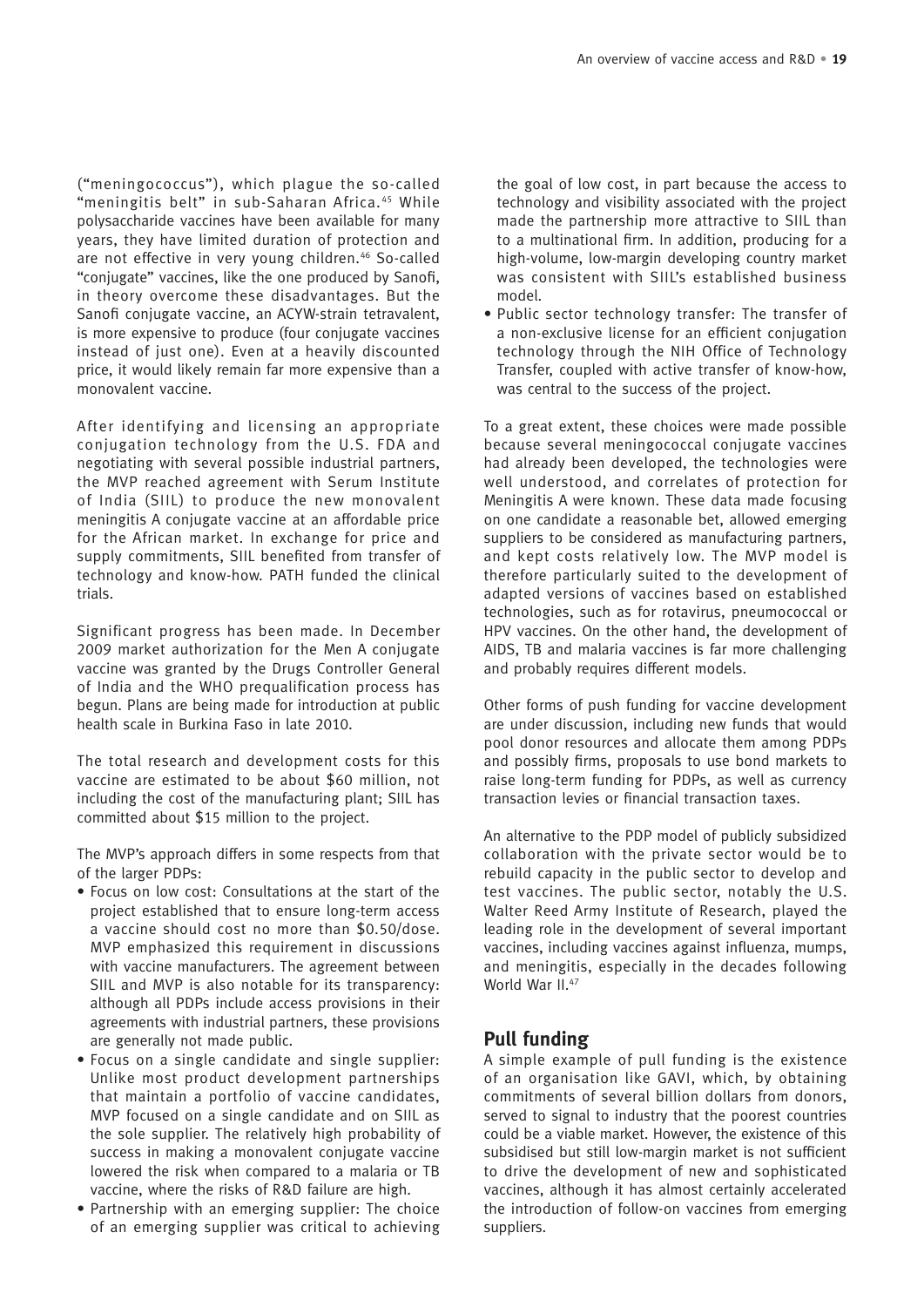#### **Advance Market Commitments**

The pilot AMC for pneumococcal vaccines, discussed above, is primarily a procurement mechanism. However, AMCs were originally proposed as a way to stimulate the development of new vaccines for developing countries by creating an artificial market sufficient to motivate private investment in R&D. If a second AMC is created – and discussions among GAVI, the World Bank, and certain donors have begun – it is likely that it would seek to test the value of this mechanism for earlier-stage vaccines. The daunting scientific obstacles facing HIV vaccines make them an unappealing choice; this leaves malaria and tuberculosis vaccines as the front-runners, although other diseases are also possible (see below).<sup>48</sup> In fact, the original expert committee that chose pneumococcal vaccines for the pilot suggested that malaria should be chosen if a second AMC were funded.

At least in theory, AMCs are an elegant solution to the problem of lack of private-sector investment in developing-country vaccines without large markets. But an early-stage AMC would face several serious challenges that did not have to be considered in designing the pneumococcal AMC.49 First, the terms of an early-stage AMC, especially its size, are difficult to set, since costs, risks, and potential returns cannot be estimated with any precision, and neither the identities nor the number of likely competitors is known. Second, it is not clear that the university labs or biotech companies whose participation in R&D is most needed at early stages can be easily reached by the distant pull of an AMC. Third, an AMC, as an inherently competitive mechanism might interfere with the networks of collaboration and information-sharing that have been built by PDPs and other neglected disease R&D funders. Finally, and perhaps most importantly, an AMC of this kind would almost certainly have to be very large to attract substantial investment – potentially so large as to be politically infeasible. The very high discount rates used by industry, coupled with the long time to market and the very high risks, mean that only the prospect of very large returns could drive decisions to invest on purely commercial grounds.<sup>50</sup>

Given these difficulties, AMCs by themselves are probably not a practical way to drive R&D for challenging earlystage vaccines or those facing substantial scientific obstacles. They could have a role, however, as a complement to public sector research funding, PDPs, and other push mechanisms. Some assurance that donors would pay a respectable price, at least enough to cover the costs of plant and manufacture and phase 3 trials might help to ease the hand-over from public sector researchers or PDPs to a firm capable of bringing a new vaccine to market, once the major obstacles had been overcome. There may be a role for well-designed AMCs in mid-stage or less difficult vaccines, those that have demonstrated some promise in preliminary efficacy trials or for which similarity to existing vaccines offers a likely path to success.

#### **FDA Priority Review Vouchers**

According to this new U.S. programme, launched in 2008, any organisation that wins FDA approval for a new drug or vaccine against a defined list of neglected diseases is eligible for a "priority review voucher" (PRV) entitling the holder to expedited FDA review of another new drug application. The voucher is transferrable: it can be sold to and used by another organisation. Since priority review allows a new product to be marketed sooner —and thus extends the period of market exclusivity—the voucher could substantially increase returns from a blockbuster drug: one study estimated that it could be worth as much as \$300 million.<sup>51</sup> In theory, then, the prospect of winning a PRV could be a powerful incentive for firms to pursue neglected disease R&D. Like an AMC or a prize, the PRV is a pull mechanism focused primarily on motivating neglected disease R&D by the for-profit pharmaceutical industry. One PRV has been awarded so far, for Novartis' malaria drug combination Coartem. Since Coartem has been on the market for several years outside the U.S., in this case the PRV did not reward new neglected disease R&D.

It is too early to say whether PRVs will prove an effective incentive for neglected disease vaccine development. An important flaw in the legislation is that it includes no access provisions: firms are not required to manufacture or distribute a winning product, let alone make it available in developing countries at an affordable price, or, as an alternative, to permit generic supply.

#### **Prize funds**

The current pharmaceutical R&D system depends primarily on high prices in rich-world markets, buttressed by patent-protected market exclusivity, to cover R&D costs. Although this system has provided a strong incentive for the development of some important vaccines, it distorts both R&D priorities (toward products with large markets) and prices (which are kept well above marginal cost of production). Some advocates have proposed a system of large prizes for new drugs and vaccines as a way to solve both problems. Incentives would be aligned with social benefit by making the amount of the payoffs proportional to public health benefit, while access (and economic efficiency) would be maximized by facilitating or requiring prices close to marginal cost. Prizes are therefore a pull mechanism that allows the cost of R&D to be uncoupled from the price of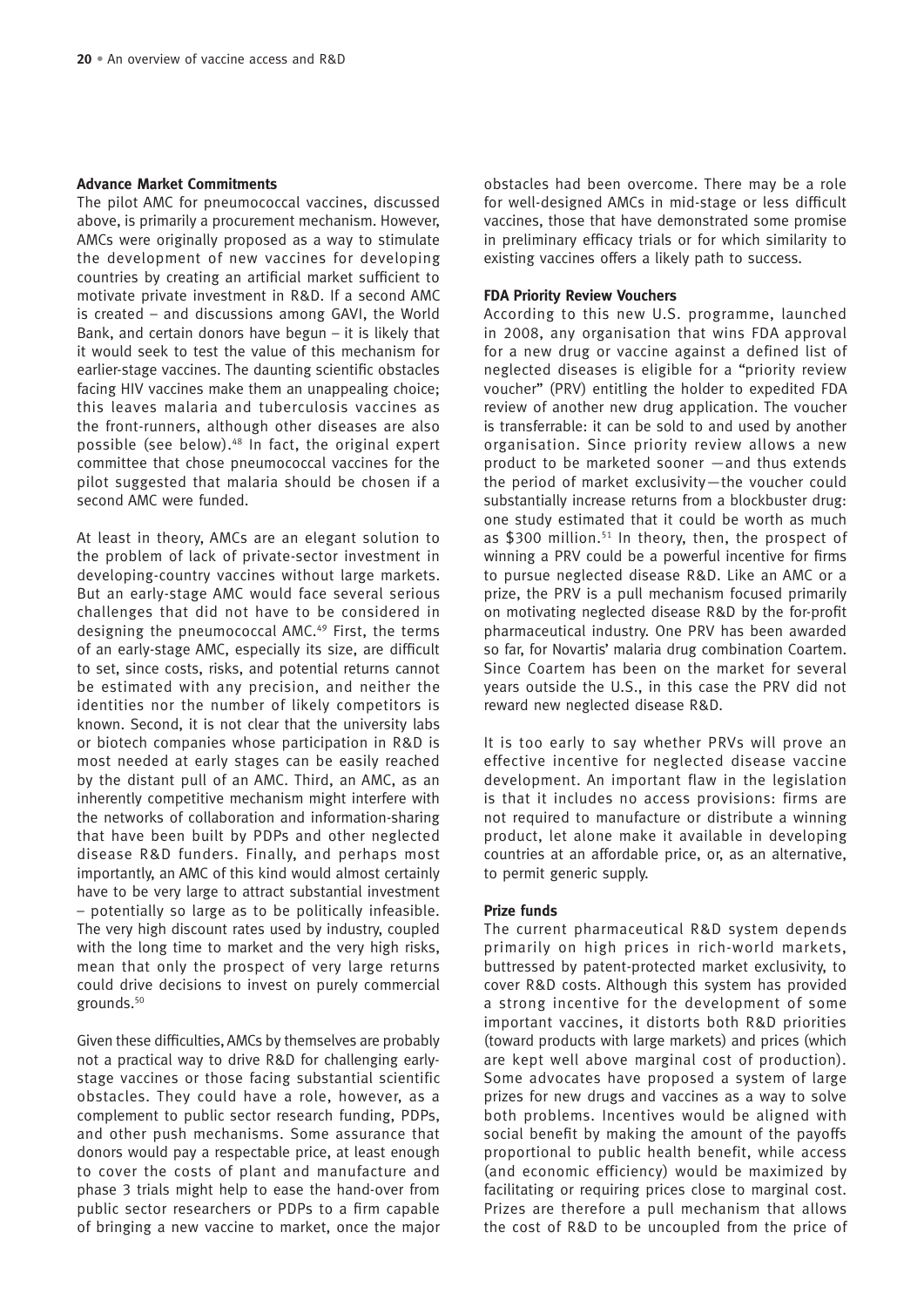the product. The prizes would come from a large and regularly replenished public fund. These ideas were first developed by Knowledge Ecology International  $(KE)$ ;<sup>52</sup> a more recent proposal called the Health Impact Fund is derived from the KEI proposal but differs from it in several ways.<sup>53</sup>

If prize funds could be implemented and managed successfully, they would offer comprehensive reform of the pharmaceutical R&D system, aligning R&D investment with public health need and driving down prices of new medicines. These ideas face formidable political, financial, and practical challenges to implementation on a large scale. They are so compelling, however, that they should be tested on a smaller scale.

Prize mechanisms that rely on open licensing and generic competition to ensure low prices face additional challenges, especially for vaccines. First, removing patent barriers will not in many cases be sufficient to allow new manufacturers to produce versions of new vaccines—a mechanism for transferring know-how as well as an abbreviated regulatory pathway would also be needed. Second, markets for some new vaccines might be too small to attract multiple suppliers even if a patent pool and transfer of know-how substantially reduced R&D costs for follow-on manufacturers. If open licensing and competitive generic supply are not feasible, a prize would need to include mechanisms to ensure low prices and supply, such as assurances from manufacturers, backed by financial guarantees, that the product would be manufactured in sufficient quantities and provided at an affordable cost.

#### **Access to technology**

Funding for R&D, either through grants or pull mechanisms like AMCs, or prizes, is necessary to make up for the lack of market returns, especially for challenging vaccines needed primarily in low-income countries. But greater access to technology would greatly expedite the entry of new suppliers into markets for existing kinds of vaccines and increase the capacity of firms in developing countries to contribute to the development of new classes of vaccines. The technological sophistication of some emerging suppliers is already growing quite rapidly, but new mechanisms can accelerate this process, especially for specific vaccines.

The Meningitis Vaccine Project is an example of two useful approaches to technology transfer. First, it demonstrates the importance of linking technology transfer to patent licensing: the license for NIH's conjugation technology would have been much less useful without the transfer of know-how. The idea of bundling vaccine patents and know-how, perhaps in an expanded type of patent pool, has been proposed by Universities Allied for Essential Medicines<sup>54</sup> and by Anthony So of Duke University, in his concept of a "technology trust"<sup>55</sup>. Second, the MVP shows the value of donor funding for focused technology transfer. Another Gates-funded PATH project, the Pneumococcal Vaccine Project, is assisting emerging suppliers to develop pneumococcal vaccines suitable for developing countries.

The big firms also sometimes transfer technology to manufacturers based in developing countries; the agreement between GSK and Brazil's publicly-owned BioManguinhos on the new pneumococcal vaccine is a notable example. But this happens only when technology-owning firms find it in their commercial interest, for example when tech transfer is a condition for entering potentially lucrative markets.

As an alternative to bilateral tech transfer to individual firms, the WHO and the Netherlands Vaccine Institute (NVI) are establishing a "technology hub" for influenza vaccines that will enable multiple manufacturers to acquire the necessary know-how and materials.<sup>56</sup> The NVI also played an important role in the development of Hib-containing vaccines by Indian manufacturers.

## **Summary of R&D challenges**

- The current, market-based R&D system has failed to develop vaccines for diseases such as TB and malaria that affect large numbers of people as well as vaccines for smaller markets such as dengue or Meningitis A. In addition to new vaccines, there is also a need for improved, cheaper, and more suitable versions of existing vaccines.
- Although there has been progress and a number of promising initiatives, these efforts still depend too much on the established multinational firms, who fund and conduct most late-stage vaccine R&D. There is a great opportunity to exploit and expand developing country capacity to develop needed vaccines.
- Much vaccine technology is initially developed in government and academic institutions, but these inventions are typically licensed to big pharma for rich-world applications.
- New mechanisms are needed to support technology transfer and fund vaccine development.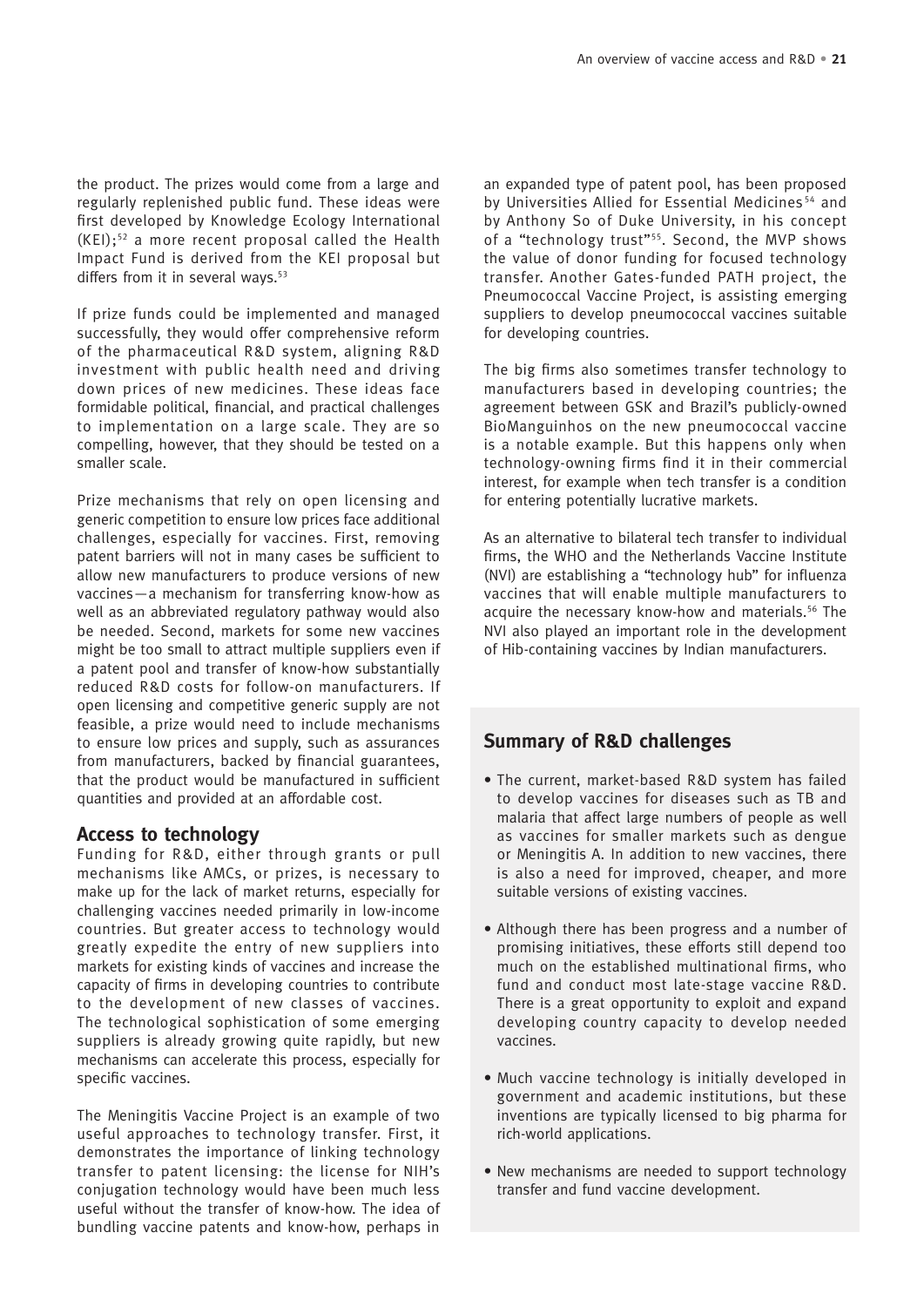# **Conclusions & policy objectives**

Securing access to existing new vaccines for developing countries, and stimulating R&D for needed and betteradapted vaccines, currently present a formidable public health challenge. This is the right moment to engage public health advocates, donors and governments on the issue of vaccines, drawing upon the momentum gained from the ongoing effort to secure access to medicines.

## **Emerging suppliers critical to broader vaccine access**

The recent development of three crucial new vaccines opens the door to helping prevent millions of additional deaths over the coming years in developing countries. However, GAVI will not be able to provide these new vaccines to the poorest countries unless prices come down dramatically, and its funding crisis – partly caused by high vaccine prices – is addressed. It has become apparent that predictable demand alone is not sufficient to accelerate the entry of additional producers to the market, thereby lowering prices.

Therefore, more attention should be paid to ensuring that donor funds are used to proactively bring down the prices of vaccines. In the meantime, donors must urgently stave off GAVI's funding crisis by replenishing its coffers. An unacceptable and alarming alternative is already being planned, whereby a smaller number of countries will be introducing fewer vaccines on a longer timetable.

For middle-income countries that are not eligible for GAVI support, company tiered pricing has demonstrated its limits, leading to rationing of newer vaccines. Until increased market competition forces prices down, pressure must be exerted on companies to lower prices further for middle-income countries. Extending GAVI negotiated prices to countries that have or will soon 'graduate' from GAVI will be a critical part of this strategy. Otherwise, these countries will face the difficult choice of cutting budgets for other health priorities, or simply not introducing new vaccines at all. At the same time, middle-income countries should be encouraged to explore opportunities to collectively negotiate for reduced prices, as with the PAHO Revolving Fund's pooled procurement mechanism. Another option to explore would be regional exportation of vaccines from government-owned producers, such as Brazil's BioManguinhos.

Expediting the market entry of competitive products is vital to pushing prices down, thereby increasing vaccine access in developing countries. Significant investment in transfer of know-how is needed to overcome barriers that prevent emerging suppliers from entering the

market. The technology transfer 'hub' approach uses training platforms as an alternative to more typical provider/recipient tech-transfer relationships, and has been used successfully in the context of the influenza vaccine. This hub model should be utilized additionally for the development of needed vaccines by emerging suppliers. Publicly-owned or funded bodies, e.g. EU vaccine institutes, could provide an ideal base for such technology transfer hubs.

Facilitating emerging supplier market entry will also require mechanisms to overcome patent barriers: universities and public research institutions should be encouraged to adopt open licensing policies. Moreover, countries should be advised on how to make full use of flexibilities enshrined in the TRIPS agreement. Procurement policies should also encourage competition, not reinforce the dominance of several multinational suppliers.

## **Alternative models needed to close vaccine R&D gap**

On the R&D front, the market-based system is failing to develop needed vaccines for diseases such as TB and malaria. It has also failed to develop more affordable and suitable versions of existing vaccines for developing countries, for example vaccines that do not need refrigeration. There is an opportunity to augment the role emerging suppliers play in vaccine R&D, and several efforts to that effect have proven successful.

While much of the basic research for vaccine development is carried out by government institutions and universities, the discoveries are then typically licensed to multinational pharmaceutical companies to finish developing products. These companies, in turn, tailor the products to developed country markets where they can charge the highest prices. This leaves many global health needs unmet. To break this pattern, public institutions should be encouraged to adopt more open licensing policies, so that emerging suppliers can produce products that specifically address the needs of developing country populations. In addition, reexamining the capacity of the public sector itself to again play an important role in vaccine R&D will be critical.

There is a great need for increased investment into not-for-profit R&D to meet the health needs of developing countries. WHO is uniquely positioned to play a key role here, particularly with regard to its legitimacy in priority setting. Furthermore, models to promote needs-based R&D must rely on funding that is predictable and sustainable, and conditions for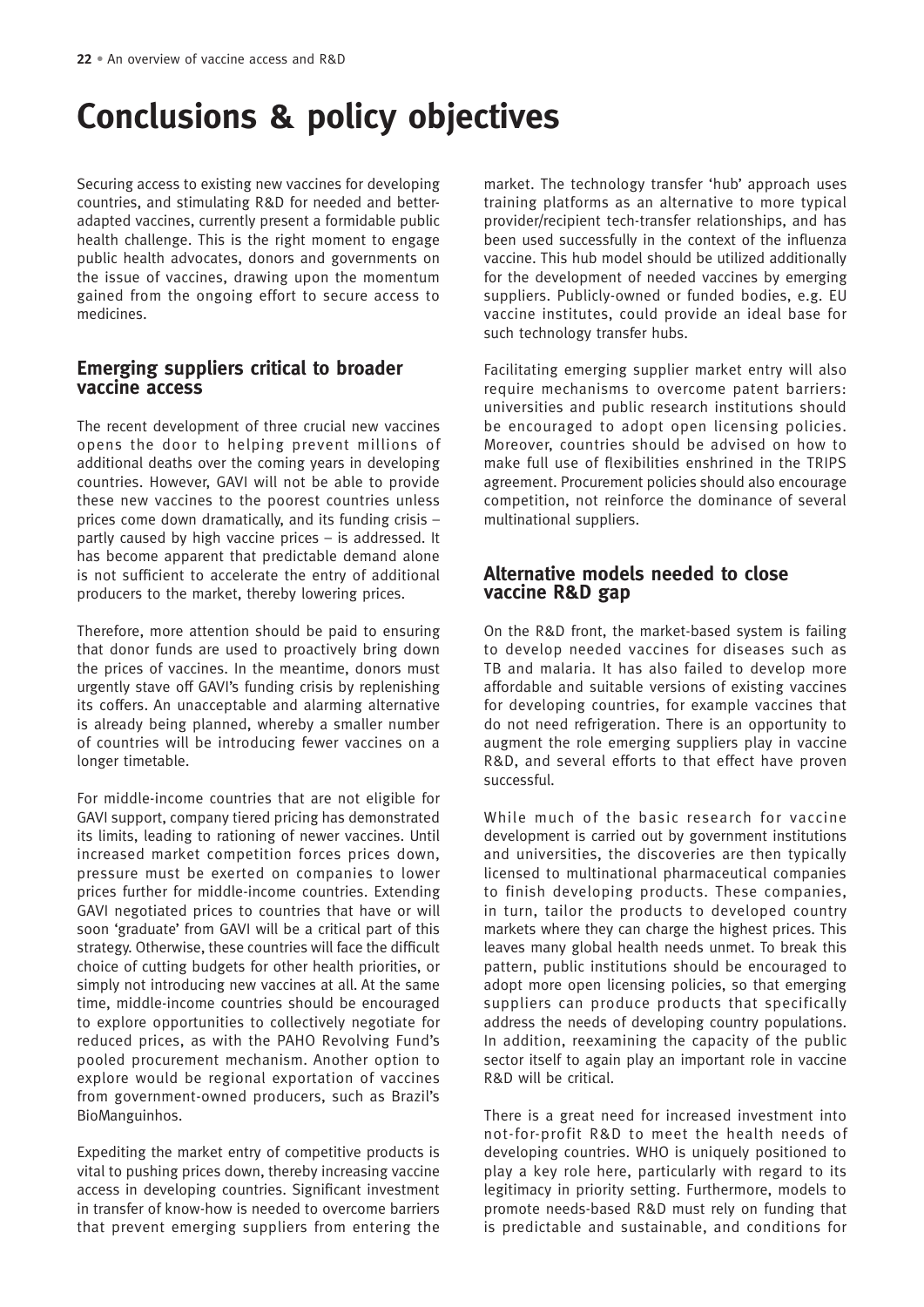affordable access to developed products should be negotiated in advance.

A number of 'push' and 'pull' R&D mechanisms have shown initial promising results. Several projects are now close to delivering vaccines to children in developing countries, notably the PATH/WHO Meningitis Vaccine Project and the pneumococcal advance market commitment (AMC). The Meningitis Vaccine Project has been a highly-effective and cost-efficient model that has resulted in an innovative adaptation of an existing vaccine. This model should be replicated where appropriate.

On the other hand, the AMC has been criticized as too expensive and too complex, and is ultimately resulting in the procurement of a vaccine already in its final stages of development, in lieu of generating an innovative new product. It will be important to follow closely the evolution of these projects and to examine how lessons learned can be applied to potential future candidate projects. Given the difficulties with the current AMC, caution should be exercised before embarking on a new one. If a new AMC is considered, it should be designed as a true pull mechanism for vaccine R&D, rather than a procurement system, as with the pneumococcal AMC. Additionally, prize fund proposals for vaccines should be explored that would address the R&D gap, while also securing sustainable access through affordable prices.

GAVI will be redefining its strategy during this, its tenth, year. It will be critical for GAVI to include measures to encourage competition; find better ways to leverage price reductions; and support mechanisms that foster both the development of new vaccines and the adaptation of existing ones. Ensuring that the world's children receive new and better-adapted lifesaving vaccines is a challenge that will demand strong commitment from governments, donors and public health advocates alike.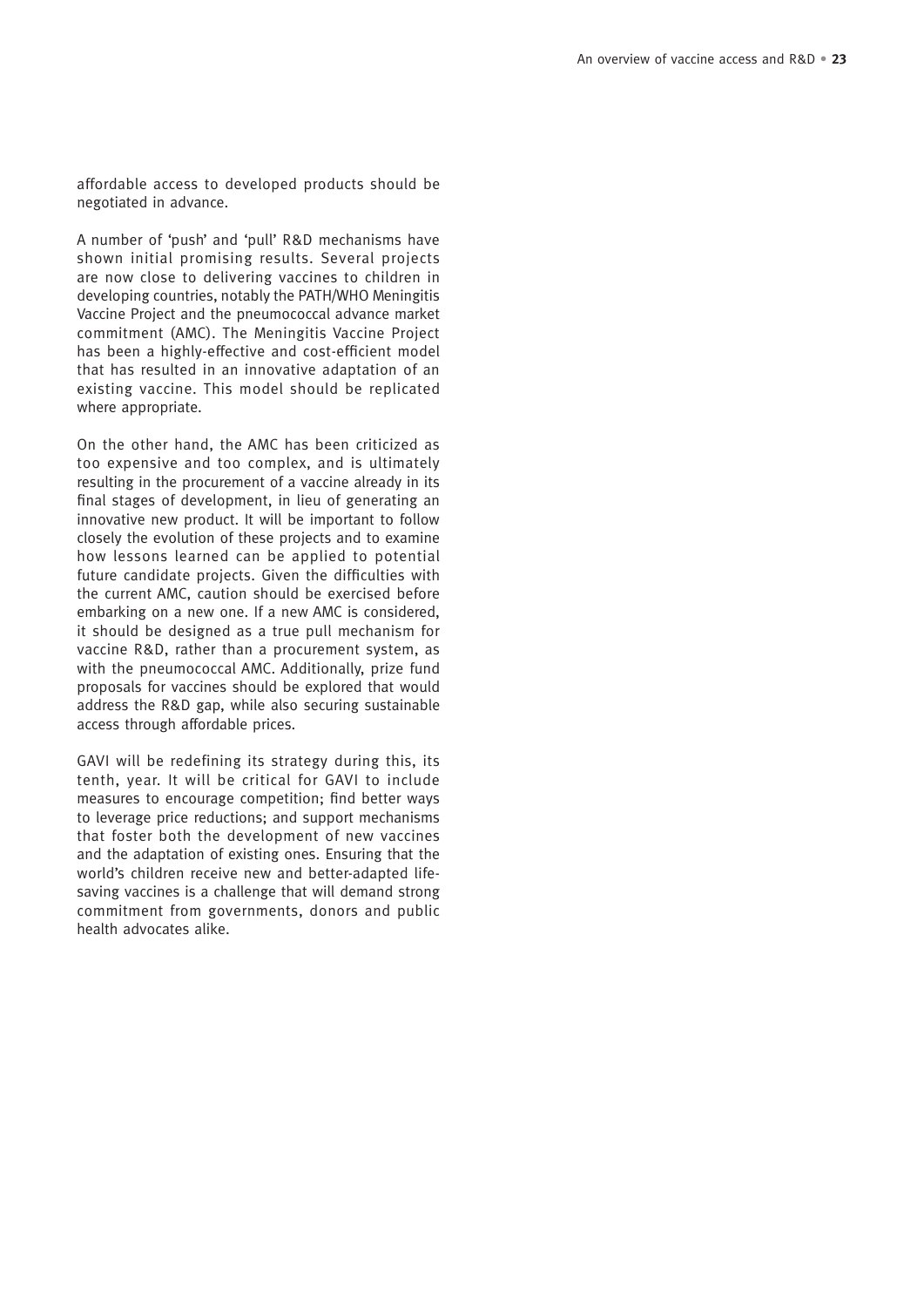# **Abbreviations and Acronyms**

**AIDS** Acquired Immunodeficiency Syndrome

**AMC** Advance Market Commitment

**CDC** U.S. Centers for Disease Control

**DTP** Diphtheria, Tetanus, Pertussis vaccine

**EMEA** European Medicines Agency

**EPI** Expanded Programme on Immunization (World Health Organization)

**FDA** U.S. Food and Drug Administration

**GAVI** Global Alliance for Vaccines and Immunization (GAVI Alliance)

**GMP** Good Manufacturing Practice

**GNI** Gross National Income

**GSK** GlaxoSmithKline

**Hib** Haemophilus influenzae type b

**HIV** Human Immunodeficiency Virus

**HPV** Human Papillomavirus **IFFIm** International Finance Facility for Immunization

**IP** Intellectual Property

**MVI** Malaria Vaccine Initiative

**MVP** Meningitis Vaccine Project

**NIH** U.S. National Institutes of Health

**NRA** National Regulatory Authority

**PAHO** Pan American Health Organization

**PDP** Product Development Partnership

**R&D** Research and Development

**TB** Tuberculosis

**TRIPS** Trade-related Aspects of Intellectual Property Rights agreement

**UNICEF** United Nations Children's Fund

**WHO** World Health Organization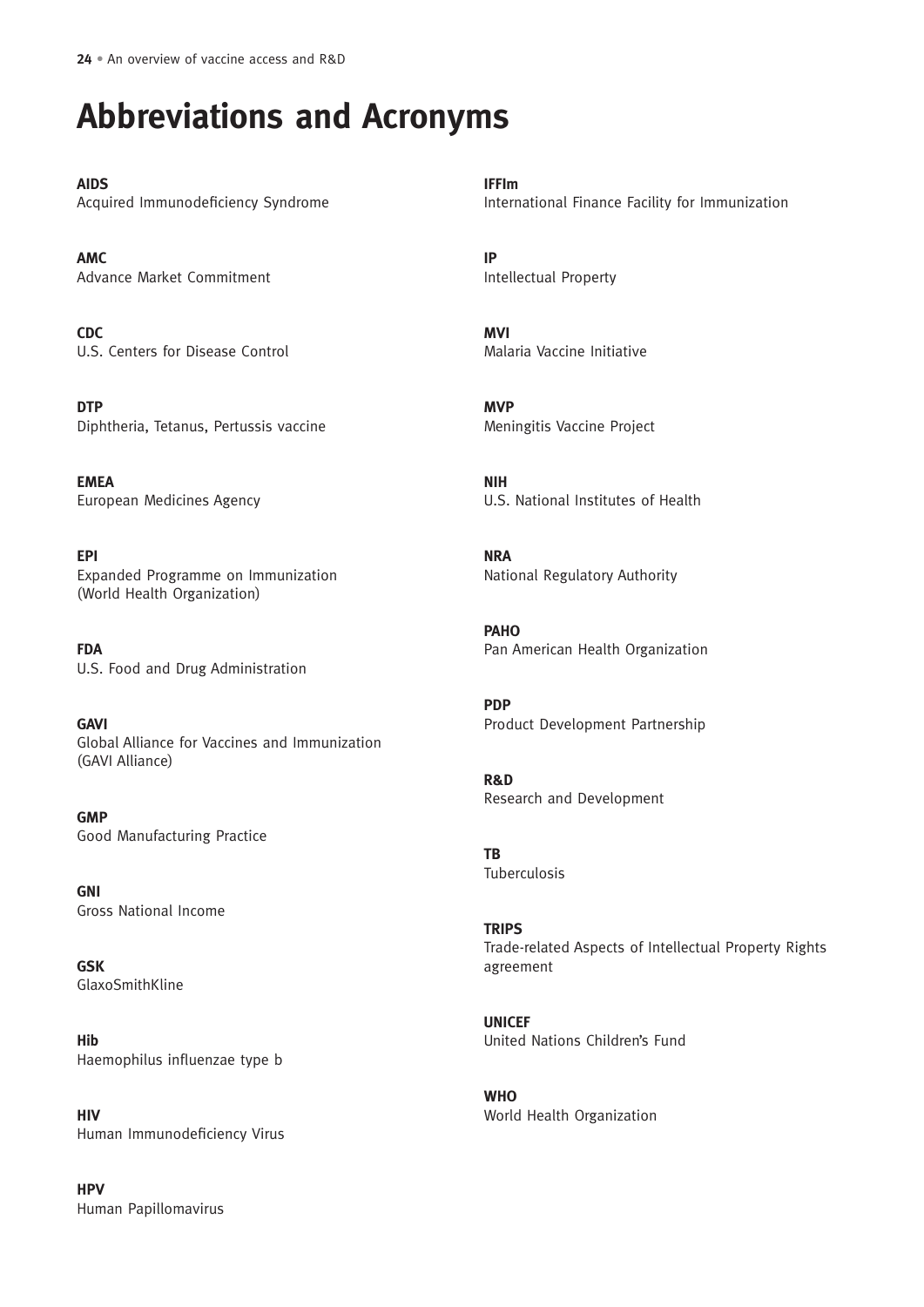## Glossary<sup>57</sup>

#### **Advance market commitment (AMC)**

An advance market commitment (AMC) is an innovative financing model that provides an incentive for pharmaceutical companies to develop and produce new vaccines by creating a subsidized market for needed products. The subsidy is meant to reduce the risk for pharmaceutical companies of investing in products for developing country markets with limited purchasing ability, and is only paid once a vaccine meeting certain specifications is purchased by eligible developing countries (or donors on their behalf) at a pre-set price. The subsidy covers an agreed volume of vaccines, after which a predetermined and more affordable long-term price (also called 'tail price') is offered to countries. This aims to ensure the vaccine's use is sustained beyond the duration of the subsidy.

#### **Co-financing**

Co-financing, introduced by GAVI in 2007, means countries share the cost of the vaccines supplied by the GAVI Alliance. The intention is to ensure immunisation programmes are sustainable in the long-term. GAVIeligible countries have been grouped according to their expected ability to pay, and the co-financing levels vary across the different groups.

#### **Combination vaccine**

Combination vaccines are formulated with antigens against several infectious agents or pathogens in one injection (for example DTP, DTP-Hep B, or DTP-Hep B+Hib).

#### **Conjugate vaccine**

This is a vaccine that is formulated by chemically linking sugar chains derived from the pathogen to a protein backbone. Conjugate vaccines supported by GAVI include Hib and pneumococcal vaccines.

#### **Frontloading**

Fontloading is based on the concept that substantial initial investments lead to proportionally greater impact than investments distributed evenly over time. The International Finance Facility for Immunisation (IFFIm) is based on the concept of frontloading.

#### **GAVI-eligible country**

There are 72 countries with a GNI per capita of U.S.\$ 1,000 or less in 2003 which are eligible to apply for GAVI support.<sup>58</sup>

#### **Good Manufacturing Practice (GMP)**

A quality system that outlines how active pharmaceutical ingredients, diagnostics, foods, pharmaceutical products and medical devices are produced and tested. GMP are guidelines, but can also be regulations in some countries, such as the USA.

#### **Expanded Programme on Immunization (EPI)**

Since its inception in 1974, the Expanded Programme on Immunization has brought together partners under the auspices of the World Health Organization to increase immunisation coverage from the then low levels of 5% to the current levels, which are close to 80%. The traditional EPI vaccines are BCG (Bacille Calmette-Guérin, against tuberculosis), DTP (against diphtheria, tetanus, and pertussis), oral polio vaccine (OPV), and measles.

#### **Haemophilus influenzae type b (Hib)**

Hib is a bacterial infection which mainly affects children under five and can lead to life-threatening meningitis and pneumonia. Safe and effective Hib conjugate vaccines were first licensed in the early 1990s and are now being introduced in GAVI-eligible countries.

#### **Hepatitis B (Hep B)**

Hepatitis B is a serious disease caused by a virus that attacks the liver, potentially causing liver cancer, liver failure, and death in otherwise healthy adults. A safe and effective vaccine was first licensed in 1982, but had not been widely used in developing countries until GAVI provided funding beginning in 2000. GAVI supports hepatitis B vaccine in combination with other vaccines such as DTP and Hib.

#### **International Finance Facility for Immunisation (IFFIm)**

The International Finance Facility for Immunisation (IFFIm) is a new multilateral development institution created to accelerate the availability of predictable, longterm funds for health and immunisation programmes. IFFIm's financial base consists of legally binding grants payments from its sovereign sponsors, on the basis of which IFFIm issues AAA/Aaa/AAA-rated bonds in the international capital markets. The World Bank is the Treasury Manager for IFFIm. IFFIm's inaugural bonds of \$1 billion were issued on 14 November 2006. IFFIm funds are provided as grants – not loans – through the GAVI Alliance and all GAVI eligible countries can benefit from these funds. IFFIm's anticipated investment of \$4 billion over the next 10 years is expected to provide immunisation for an additional half a billion people, and avert as many as 10 million deaths. IFFIm was established as a charity with the Charity Commission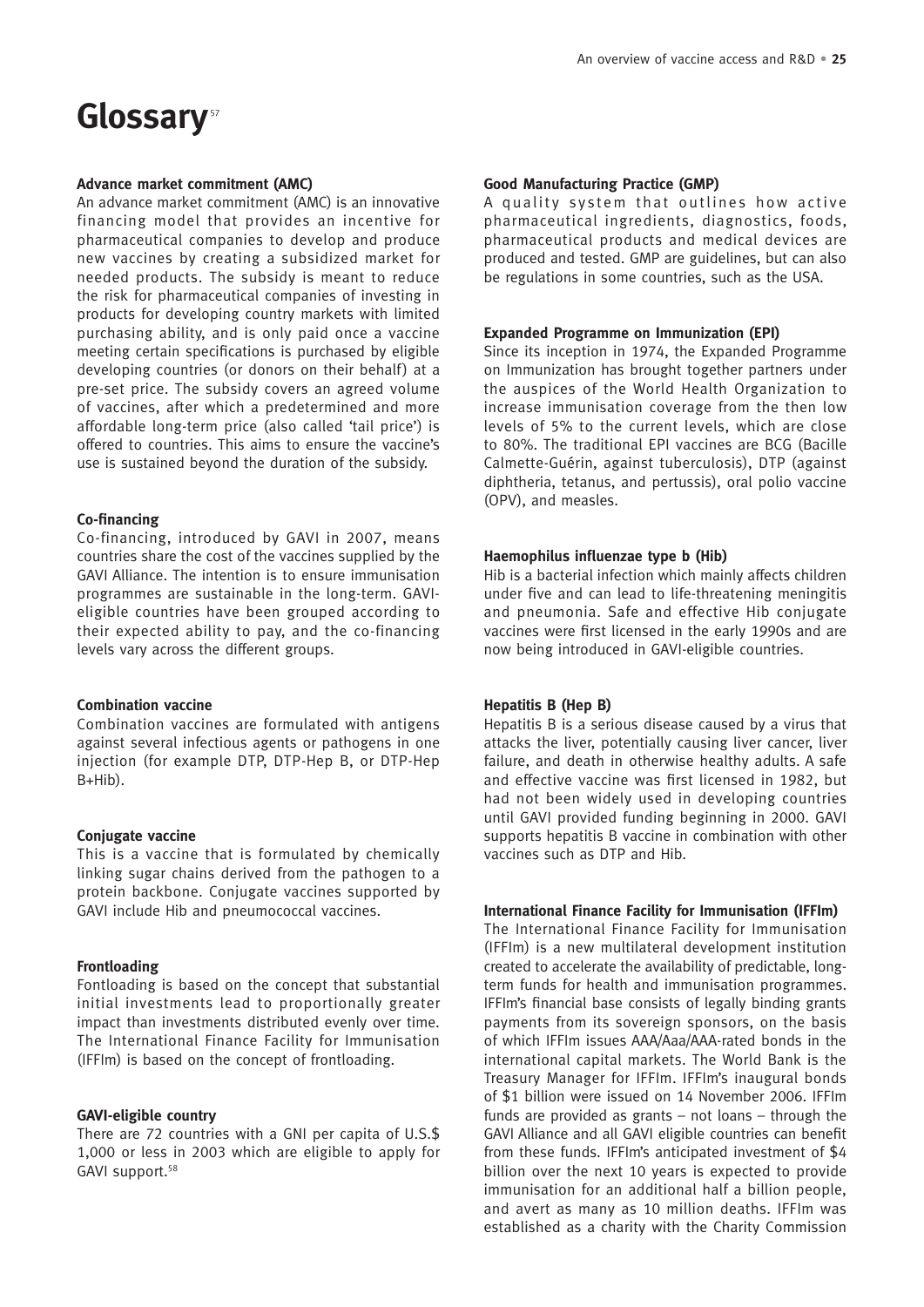for England and Wales and is registered in England and Wales as a company. By the end of 2007, the seven governments France, Italy, Norway, South Africa, Spain, Sweden, and the United Kingdom had committed funds to the IFFIm. Other donors are expected to follow suit. Brazil for example, has announced that it will pay \$20 million over 20 years.

#### **Live attenuated virus vaccines**

Live attenuated viruses are used to produce vaccines that mimic natural exposure while avoiding disease, with the expectation that immunologic memory and lifelong immunity will be induced. These vaccines generally require only one or two immunisations, since the immune responses they induce are very durable. Many licensed vaccines in use today are based on this concept, such as measles, polio, and yellow fever vaccines.

#### **Meningococcal A/C conjugate vaccine**

Meningitis (inflammation of the lining of the brain and spinal cord) can be due to viral or bacterial infection. The bacterium Neisseria meningitidis (meningococcus) is a leading cause of bacterial meningitis in all countries, particularly in the African "meningitis belt," where the disease occurs in large-scale epidemics affecting the entire population every few years. There are many different serotypes of meningococcus. Presently, polysaccharide vaccines with limited effectiveness are used for outbreak response. Development of a more effective meningococcal A or A/C conjugate vaccine that can be given to infants is one of the three new vaccine priorities identified by the GAVI Board.

#### **Monovalent vaccine**

A monovalent vaccine is formulated against a single infectious agent or a single serotype of a related group of similar infectious agents.

#### **Multivalent vaccine**

A multivalent vaccine can refer either to a vaccine formulated against several serotypes of a given infectious agent or a combination of vaccines against a selection of very different pathogens (Please see "Combination vaccine" above).

#### **Pentavalent vaccine**

A pentavalent vaccine is a multivalent vaccine which includes five antigens. GAVI funds pentavalent vaccine against diphtheria, tetanus, pertussis, hepatitis B, and Hib disease (DTP- Hep B-Hib).

#### **Pneumococcal disease**

Pneumococcal disease is caused by Streptococcus pneumonia. These bacteria can cause a range of infections – from relatively mild ear infections to fatal pneumonia, meningitis, and sepsis. Serious pneumococcal infections can occur throughout life, but children under two years old and the elderly are at highest risk. The World Health Organization estimates that more than 1.6 million people – including up to one million children under five – die every year from pneumococcal infections. In 2000, a new vaccine became available – a seven-valent pneumococcal conjugate vaccine – that is safe and effective in children under two years old. Two newer penumococcal vaccines that are effective against additional serotypes – 10-valent and 13-valent versions – became available in March 2009 and February 2010, respectively.

#### **Pull mechanisms**

Pull mechanisms provide a market incentive for increased commitment to vaccine and drug research and development. An incentive for industry's investment into product development is created by money only being paid out once a product has been developed. Should a manufacturer be unsuccessful, no funds are paid out. The AMC for pneumococcal vaccine is an example of a pull mechanism.

#### **Push mechanisms**

A push mechanism uses direct funding to accelerate the development of a vaccine (e.g. direct funding of research in laboratories or universities). Push and pull funding are complementary sources of investment. Push mechanisms are intended to reduce the risks and costs of R&D investment, paying before a product is available. GAVI does not fund push mechanisms at this time.

#### **Rotavirus**

Rotavirus is the most common cause of severe diarrhoea in young children worldwide. It can result in acute dehydration, vomiting, and fever and is responsible for nearly 600,000 child deaths each year, mostly in developing countries – more than one third of deaths from diarrhoea worldwide. Rotavirus is highly contagious. Vaccines to prevent rotavirus infections have been licensed for use in Europe, Latin America, and the United States.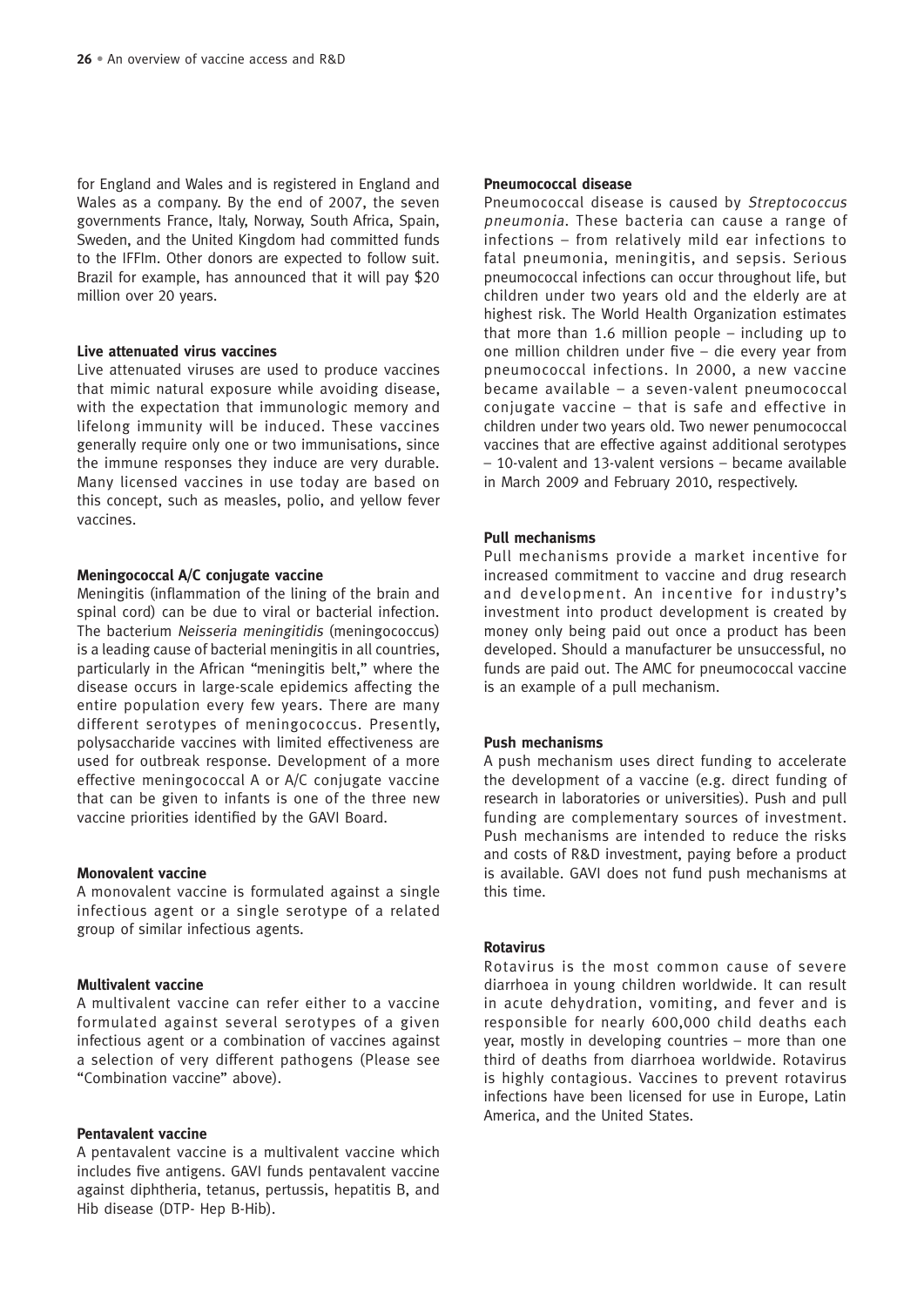## **References**

- 1 Report on the State of the World's Vaccines and Immunization. World Health Organization. 2009. Available at: http://www.who.int/immunization/sowvi/en/ index.html
- 2 Countdown 2008 Equity Analysis Group, Boerma JT et al. Mind the gap: equity and trends in coverage of maternal, newborn, and child health services in 54 countdown countries. The Lancet, 2008, 371(9620): 1259-67.
- 3 WHO/UNICEF/World Bank. State of the World's Vaccines and Immunization, 3rd ed. Geneva: World Health Organization, 2009.

These estimates should be viewed with some skepticism, as they rely primarily on shaky national administrative data. But there is little doubt that immunisation coverage in developing countries has increased.

- 4 WHO. Proceedings of the Eighth Global Vaccine Research Forum and Parallel Satellite Symposia. WHO/IVB/09.04. Geneva: World Health Organization, 2009. Available at: http://www.who.int/immunization/documents/WHO\_ IVB\_09.04/en/index.html
- 5 Report on the State of the World's Vaccines and Immunization. World Health Organization. 2009. Available at: http://www.who.int/immunization/sowvi/en/ index.html
- 6 Hib was introduced in France in 1992 and hepatitis B in France in 1994 according to AFSSAPS (French regulatory agency for vaccines and drugs) Available at: http://afssaps-prd.afssaps.fr/php/ecodex/index.php
- 7 Global Immunization Data. World Health Organization. 2009. Available at http://www.who.int/immunization/sowvi/en/index.html
- 8 10 Facts on Immunization. World Health Organization. 2009. Available at: http://www.who.int/features/factfiles/immunization/en/index.html
- 9 GAVI. Financing Country Demand for Accelerated Access to New and Underused Vaccines 2010-2015. 2010. Available at: http://www.gavialliance. org/resources/Financing\_Country\_Demand\_March\_2010.pdf
- 10 GAVI. Investing in immunization through the GAVI alliance. The evidence base. 2010. Available at: http://www.gavialliance.org/resources/GAVI\_ Alliance\_Evidence\_Base\_March\_2010.pdf
- 11 Scott JAG. The preventable burden of pneumococcal disease in the developing world. Vaccine, 2007, 25(13): 2398-2405.
- 12 WHO. Rotavirus vaccines WHO position paper. Weekly Epidemiological Record, 2007, 82(32): 285-296. Available at: http://www.who.int/wer/2007/ wer8232.pdf
- 13 Maggon K. Industrial R&D paradigm shift to vaccines. Biotechnology Journal, 2009, 4(4): 458-461.
- 14 RNCOS. Global Vaccine Market Forecast to 2012. RNCOS, Noida/India, 2007. Available at: http://www.marketresearch.com/product/display.asp?productid= 2284570&SID=80125379-468695639-522790804
- 15 GlaxoSmithKline. Q2 Results 2009. Presentation to Investors & Analysts. July 22, 2009. Available at http://www.gsk.com/investors/reports/q22009/ q22009\_presentation\_colour.pdf
- 16 International AIDS Vaccine Initiative Policy Brief. Procurement and Pricing of New Vaccines for Developing Countries. 2008. Available at: http://www.iavi. org/Lists/IAVIPublications/attachments/1367/IAVI\_Procurement\_and\_Pricing of\_New\_Vaccines\_for\_Developing\_Countries\_2008\_ENG.pdf
- 17 Maggon K. Industrial R&D paradigm shift to vaccines. Biotechnology Journal, 2009, 4(4): 458-461.
- 18 Offit PA. Why are pharmaceutical companies gradually abandoning vaccines? Health Affairs, 2005, 24(3): 622-630.
- 19 Singer N. In Wyeth, Pfizer saw a promise of biological drugs. The New York Times, January 26, 2009.
- 20 The number of firms holding vaccine licenses in the U.S. fell from 26 in 1967 to 12 in 2002. Douglas RG et al. The vaccine industry, in: Plotkin S, Orenstein W, Offit P (eds). Vaccines, 5th ed., Elsevier 2008.
- 21 Sheridan C. Vaccine Market Boosters. Nature Biotechnology, 2009, 27(6): 499-501.
- 22 At Merck, this was a case of re-entering after being absent since 1982.
- 23 Jadhav S et al. The Developing Countries Vaccine Manufacturers' Network (DCVMN) is a critical constituency to ensure access to vaccines in developing countries. Vaccine, 2008, 26 (13): 1611-5
- 24 UNICEF. State of the World's Vaccines: Childhood immunization at record high. 21 Oct 2009. Available at: http://www.unicef.org/immunization/ index\_51482.html
- 25 Eligibility criteria initially used 1998 World Bank data on GNI per capita. In 2004, the list of eligible countries was updated based on the 2003 World Bank data for GNI per capita. GAVI Secretariat. Eligibility Policy. Doc 06a for the GAVI Alliance Board meeting, November 17-18, 2009. Available at: http://www.gavialliance.org/about/governance/boards/reports/2009\_11\_17\_ allianceboardmeeting.php
- 26 Bill and Melinda Gates Foundation press release: Bill and Melinda Gates Pledge \$10 Billion in Call for Decade of Vaccines, January 29, 2010.

Available at: http://www.gatesfoundation.org/press-releases/Pages/decadeof-vaccines-wec-announcement-100129.aspx

- 27 GAVI Secretariat. Managing GAVI's finances. Doc 3a for the GAVI Alliance Board meeting, November 17-18, 2009. Available at: http://www.gavialliance. org/resources/03a\_Managing\_GAVI\_\_s\_finances.pdf
- 28 New eligibility criteria will use World Bank GNI per capita data to be published in 2010. From 2011 onwards, the criteria will be annually adjusted for inflation. GAVI Alliance Board Meeting 17-19 November, 2009, Final Report. Available at: http://www.gavialliance.org/about/governance/ boards/reports/2009\_11\_17\_allianceboardmeeting.php
- 29 According to rules, countries must have DTP3 coverage above 50% to be eligible for new vaccine support; beginning in 2011 this cut-off will rise to 70%.
- 30 Usher A. Dispute over pneumococcal vaccine initiative. The Lancet, 374: 1879–80. Light DW. Is the G8 putting profits before the world's poorest children? The Lancet, 370: 297-98. Light DW. Advanced Market Commitments: Current Realities and Alternate Approaches. Amsterdam: HAI-Europe and Medico International, 2009.
- 31 Vaccine AMC Press Release. Pharmaceutical Firms and GAVI Alliance Agree to Provide Long-term Affordable Supply. March 2010. Available at: http://www.vaccineamc.org/updatemar23\_10.html
- 32 http://www.unicef.org/supply/files/Product\_Menu\_FEB\_2010\_published.pdf (updated Feb 2010); http://www.unicef.org/supply/files/2010\_Vaccine\_ Projection.pdf (these are UNICEF prices, assuming they are also for GAVI as well); http://www.cdc.gov/vaccines/programs/vfc/cdc-vac-price-list. htm#pediatric (updated 6 April 2010); http://www.paho.org/English/AD/FCH/ IM/Sne3101.pdf (last updated Feb 2009); http://www.who.int/immunization/ policy/Immunization\_routine\_table1.pdf
- 33 Danzon P, et al. Vaccine supply: A cross national perspective. Health Affairs, 2005, 24(3): 706-717.
- 34 Drain PK, et al. Single-dose versus multi-dose vaccine vials for immunization programmes in developing countries. Bulletin of the WHO, 2003, 81(10): 726-731.
- 35 The cost of skilled labor involved in the actual production of vaccines is increasingly approaching industrialized country rates, but the unskilled labor involved in plant construction remain much cheaper.
- 36 Review of press releases and official documentation from GSK, Wyeth, Merck and Sanofi. A useful site that tracks this information is www.pharmaceuticaltechnology.com.
- 37 Shotwell SL. 2007. Patent Consolidation and Equitable Access: PATH's Malaria Vaccines, in: Krattiger A, Mahoney RT, Nelsen L, et al. (eds.). Intellectual Property Management in Health and Agricultural Innovation: A Handbook of Best Practices. MIHR: Oxford/UK and PIPRA: Davis/USA. 2007. Available at: www.ipHandbook.org.
- 38 Light DW. Basic research funds to discover important new drugs: Who contributes how much? in: Burke MA, de Francisco A (eds.). Monitoring the Financial Flows for Health Research Behind the Global Numbers. Geneva: The Global Forum for Health Research, 2006.
- 39 Patel M et al. Broadening the age restriction for initiating rotavirus vaccination in regions with high rotavirus mortality: benefits of mortality reduction versus risk of fatal intussusception. Vaccine, 2009, 27(22): 2916- 22.
- 40 These estimates were developed by Andrew Jones from published sources and consultations with experts and both developed and developing country firms. Experts consulted included Melinda Moree (BVGH, formerly MVI), Alan Brooks (MVI), Orin Levine (Johns Hopkins), Angeline Nanni (independent consultant), Mark Van Raden (NIH).

Published sources included André FE. How the research-based industry approaches vaccine development and establishes priorities. Dev Biol (Basel), 2002, 110: 25-39.

- 41 This cost can vary widely. In HIV, costs are likely in the \$100 millions although this is exceptional.
- 42 The inclusion of the cost of capital and the appropriate interest rate to use - in estimates of R&D costs have been controversial. See for example Light DW, Andrus JK, Warburton R. Estimated research and development costs of rotavirus vaccines. Vaccine, 2009, 27: 6627-33.
- 43 Sanchez-Padilla E et al. Burden of disease and circulating serotypes of rotavirus infection in sub-Saharan Africa: systematic review and metaanalysis. Lancet Infect Dis., 2009, 9(9): 567-76.
- 44 Alan Brooks of the Malaria Vaccine Initiative, personal communication to Andrew Jones.
- 45 The meningitis belt stretches from Senegal in the west to Ethiopia in the east.
- 46 WHO. Immunization, Vaccines and Biologicals. Available at: http://www.who. int/vaccines/en/olddocs/meningACproject.shtml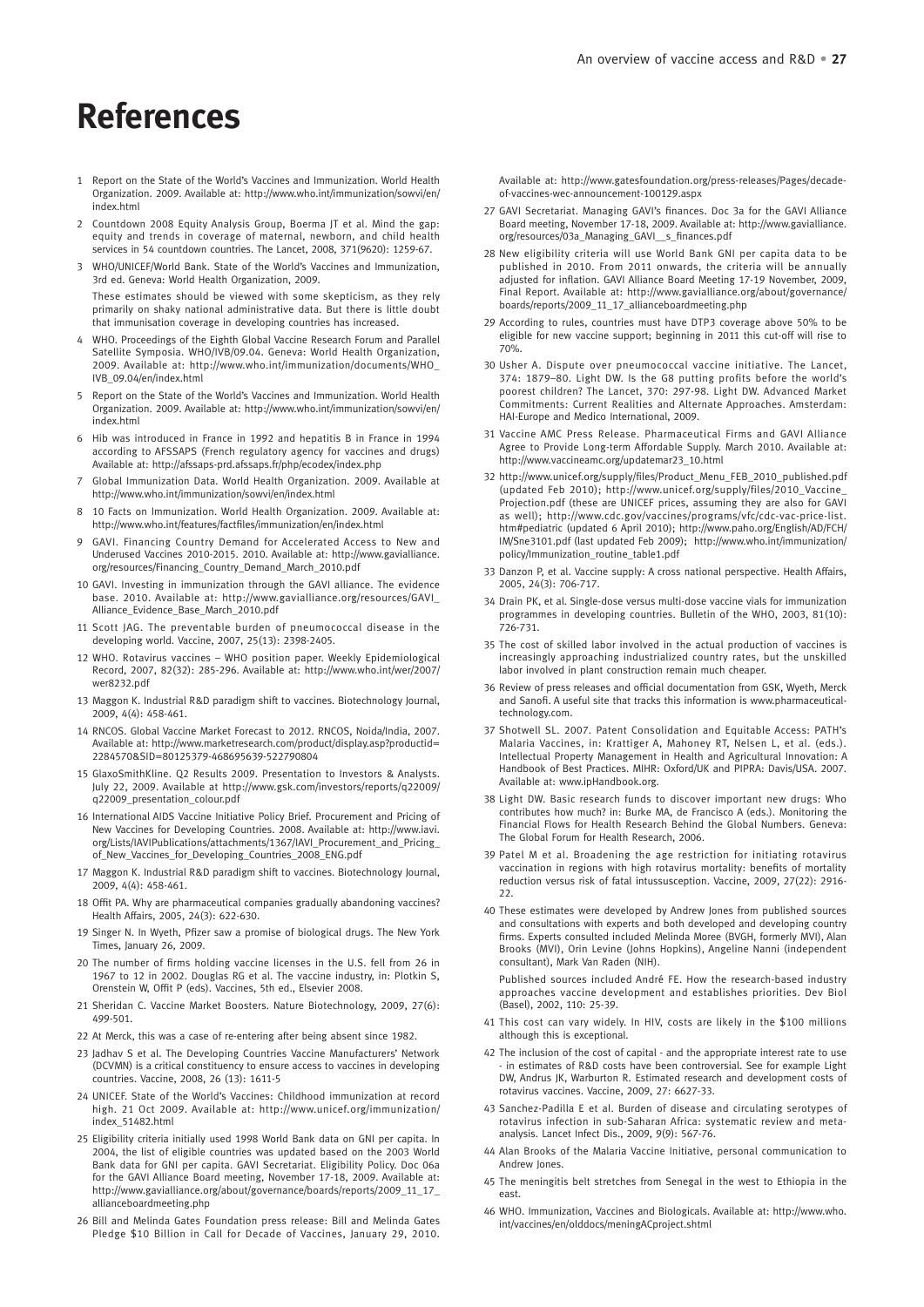- 47 International AIDS Vaccine Initiative Public Policy Department. R&D Models: Lessons from Vaccine History. July 2007. Available at: http://www.iavi.org/ publications-resources/pages/PublicationDetail.aspx?pubID=6e919e15-fb88- 4519-af13-d312aa3806cd
- 48 The GSK malaria vaccine RTS,S is well ahead of any other candidate and its development is already largely paid for. For these reasons a malaria AMC would probably exclude this candidate and focus on next-generation vaccines.
- 49 Some of these issues were first raised by Donald Light, a dissenting member of the Center for Global Development working group that wrote an influential report on advance market commitments. See Light DW. Making Practical Markets for Vaccines. 2005. PLoS Med 2(10): e271.doi:10.1371/ journal.pmed.0020271
- 50 The high cost of a malaria or TB AMC reflects, at least in part, real risks and costs, and there is no guarantee that success could be more cheaply achieved through push funding. Unless PDP managers or government decision-makers are able to pick successful candidates more successfully than firms, they will also have to fund many failed projects for each successful vaccine. But the lower cost of capital to the public sector—and industry's profit requirement might make push funding cheaper in some circumstances.
- 51 Ridley DB et al. Developing drugs for developing countries. Health Affairs, 2006, 25(2): 313-325.
- 52 Love J, Hubbard T. The big idea: Prizes to stimulate R&D for new medicines. The Ruby Hutchinson Memorial Address, Sydney/Australia, 2006. Available at: http://www.cklawreview.com/wp-content/uploads/vol82no3/Love.pdf
- 53 Hollis A, Pogge T. The health impact fund: making new medicines accessible for all. Incentives for Global Health, Yale, Connecticut/USA, 2008. Available at: http://www.yale.edu/macmillan/igh.
- 54 Crager SE, Guillen E, Price M. University contributions to the HPV vaccine and implications for access to vaccines in developing countries: addressing material and know-how in university technology transfer policy. American Journal of Law & Medicine, 2009, 35(2-3): 253-279. Available at: http://www. med4all.org/fileadmin/med/pdf/2\_Crager\_Formatted\_June3\_HPV-Impfung.pdf
- 55 So A. Creating an enabling IP environment for neglected and rare diseases. Presentation to the Institute of Medicine's workshop: Breakthrough Business Models: Drug Development for Rare and Neglected Diseases and Individualized Therapies, June 23, 2008.
- 56 Friede M et al. Technology transfer hub for pandemic influenza vaccine. Letter to the Editor. Vaccine, 2009, 27(5): 631–632.
- 57 Excerpted in large part from GAVI's glossary, Available at: http://www. gavialliance.org/media\_centre/glossary/index.php
- 58 Afghanistan, Angola, Armenia, Azerbaijan, Bangladesh, Benin, Bhutan, Bolivia, Burkina Faso, Burundi, Cambodia, Cameroon, Central African Republic, Chad, Comoros, Congo, Congo, Dem Republic of, Côte d'Ivoire, Cuba, Djibouti, Eritrea, Ethiopia, Gambia, Georgia, Ghana, Guinea, Guinea-Bissau, Guyana, Haiti, Honduras, India, Indonesia, Kenya, Kiribati, Korea, DPR, Kyrgyz Republic, Lao PDR, Lesotho, Liberia, Madagascar, Malawi, Mali, Mauritania, Moldova, Mongolia, Mozambique, Myanmar, Nepal Nicaragua, Niger, Nigeria, Pakistan, Papua New Guinea, Rwanda, São Tomé e Príncipe, Senegal, Sierra Leone, Solomon Islands, Somalia, Sri Lanka, Sudan, Tajikistan, Tanzania, Timor Leste, Togo, Uganda, Ukraine, Uzbekistan, Viet Nam, Yemen, Zambia, Zimbabwe.